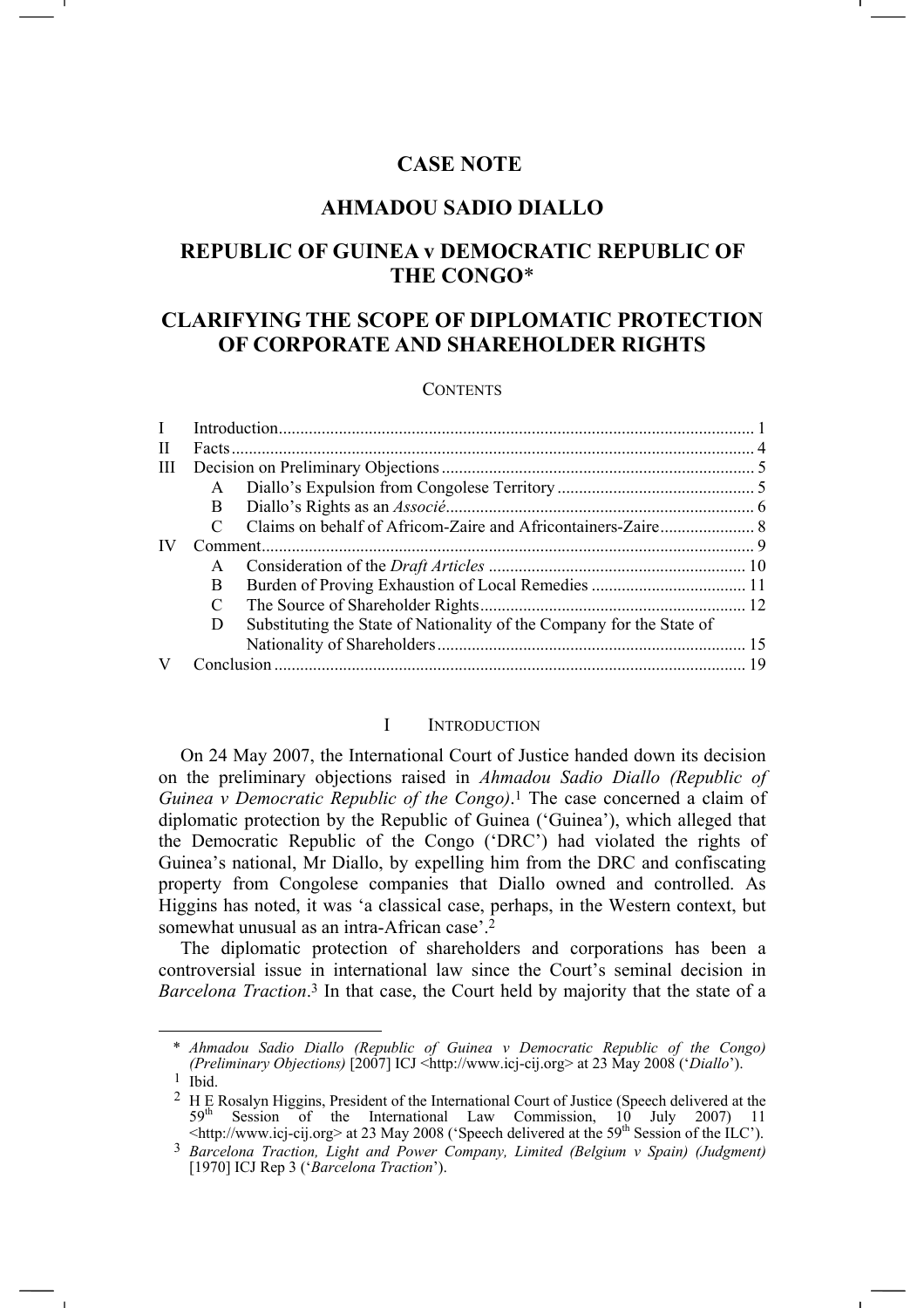shareholder who has invested in a foreign company could not, in the circumstances of that case, diplomatically protect the company's shareholders.4 This was because, if the company possessed its own separate legal personality,

although two separate entities may have suffered from the same wrong, it is only one entity whose rights have been infringed … an act directed against and infringing only the company's rights does not involve responsibility towards the shareholders, even if their interests are affected.<sup>5</sup>

This decision severely restricted the diplomatic remedies available to the states of shareholders in foreign companies operating in foreign jurisdictions. Kubiatowski has stated that

the judgment of *Barcelona Traction* remains a nearly insurmountable barrier to foreign shareholders hoping to protect their investment based on general principles of international law. Since the *Barcelona Traction* Court concluded that shareholders' interests constitute indirect interests which do not warrant international legal protection, a claimant state cannot espouse the claim of its nationals who have invested in foreign corporations absent treaties or agreements specifying otherwise.<sup>6</sup>

Whilst this statement captures the popular perception of the decision in *Barcelona Traction*, it is not completely accurate. The Court identified three limited exceptions to the general rule.7 First, the Court recognised that shareholders' state of nationality may be able to diplomatically protect those shareholders where the corporation has the same nationality as the state responsible for causing injury to the corporation.8 Second, the Court recognised that an exception existed where the corporation had ceased to exist in its place of

 <sup>4</sup> Ibid 51. See Francis Mann, 'The Protection of Shareholders' Interests in the Light of the Barcelona Traction Case' (1973) 67 *American Journal of International Law* 259, 272–3; 'Corporations — Shareholder Suit — Belgian Nationality of Shareholders in Canadian Corporation Held Insufficient to Give Belgium Standing to Sue on behalf of Those Shareholders in the International Court of Justice' (1970) 3 *New York University Journal of International Law and Politics* 391, 393; Stephen Kubiatowski, 'The Case of *Elettronica Sicula SpA*: Toward Greater Protection of Shareholders' Rights in Foreign Investments' (1991) 29 *Columbia Journal of Transnational Law* 215, 223; Ian Laird, 'A Community of Destiny — The *Barcelona Traction Case* and the Development of Shareholder Rights to Bring Investment Claims' in Todd Weiler (ed), *International Investment Law and Arbitration: Leading Cases from the ICSID, NAFTA, Bilateral Treaties and Customary International Law* (2005) 77, 81–3.

<sup>5</sup> *Barcelona Traction (Judgment)* [1970] ICJ Rep 3, 36–7.

<sup>6</sup> Kubiatowski, above n 4, 226. See also Mann, 'Protection of Shareholders' Interests', above n 4, 268.

<sup>7</sup> See Laird, above n 4, 81.

<sup>8</sup> *Barcelona Traction (Judgment)* [1970] ICJ Rep 3, 48. See also at 72–5 (Separate Opinion of Judge Fitzmaurice), 134 (Separate Opinion of Judge Tanaka), 191–3 (Separate Opinion of Judge Jessup); *Barcelona Traction (Preliminary Objections)* [1964] ICJ Rep 6, 58 (Separate Opinion of Vice-President Wellington Koo). Cf *Barcelona Traction (Judgment)* [1970] ICJ Rep 3, 257–9 (Separate Opinion of Judge Padillo Nervo), 240–1 (Separate Opinion of Judge Morelli), 318 (Separate Opinion of Judge Ammoun); John Dugard, *Fourth Report on Diplomatic Protection*, UN Doc A/CN.4/530 (13 March 2003) [57]; International Law Commission, *Draft Articles on Diplomatic Protection with Commentaries*, as contained in *Report of the International Law Commission Fifty-Eighth Session*, UN GAOR, 61<sup>st</sup> sess, Supp No 10, UN Doc A/61/10 (2006), art 11(b) and commentaries thereto ('*Draft Articles*').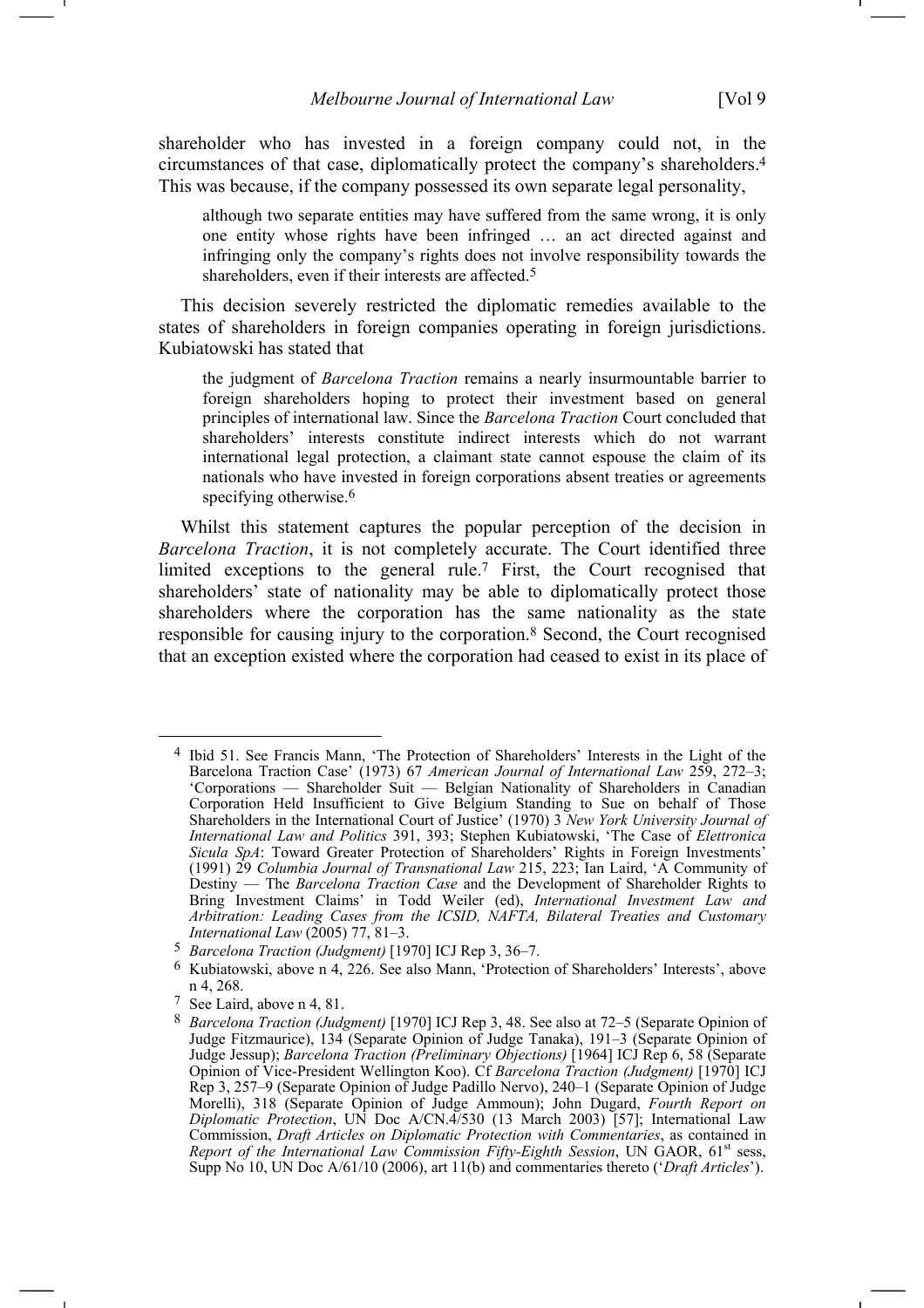incorporation.9 Third, the Court held that shareholders' state of nationality could take action where the shareholders' direct rights in the corporation, such as the right to receive a dividend or attend general meetings, had been infringed.10

The precise scope of these exceptions has, however, remained uncertain. Many commentators have suggested that the decision of a Chamber of the Court in *ELSI*, 11 whilst distinguishable, signalled a more favourable approach to the protection of foreign investors' interests.12 The absence of any further specific guidance from the Court, coupled with the proliferation of bilateral investment treaties allowing investors to bring claims directly against states, has led to claims that the decision of the Court in *Barcelona Traction* no longer reflects customary international law.13 For example, in *CMS Gas (Jurisdiction)*, 14 a tribunal convened under the auspices of the International Centre for the Settlement of Investment Disputes ('ICSID') stated:

the fact is that *lex specialis* in this respect is so prevalent that it can now be considered the general rule, certainly in respect of foreign investments and increasingly in respect of other matters. To the extent that customary international law or generally the traditional law of international claims might have followed a different approach — a proposition that is open to debate — then that approach can be considered the exception.15

- 11 *Elettronica Sicula SpA (US v Italy) (Judgment)* [1989] ICJ Rep 15 ('*ELSI*').
- 12 See Kubiatowski, above n 4; Stanimir Alexandrov, 'The "Baby Boom" of Treaty-Based Arbitrations and the Jurisdiction of ICSID Tribunals: Shareholders as "Investors" and Jurisdiction *Ratione Temporis*' (2005) 4 *Law and Practice of International Courts and Tribunals* 19, 27; Sean Murphy, 'The *ELSI* Case: An Investment Dispute at the International Court of Justice' (1991) 16 *Yale Journal of International Law* 391, 393; Peter Trooboff, 'International Decisions: *Elettronica Sicula SpA (ELSI) (United States v Italy)*' (1990) 84 *American Journal of International Law* 249, 257; Francis Mann, 'Foreign Investment in the International Court of Justice: The *ELSI* Case' (1992) 86 *American Journal of International Law* 92, 95–8; Robert McCorquodale, 'Expropriation Rights Under a Treaty — Exhausted and Naked' (1990) 49 *Cambridge Law Journal* 197, 199; Sir Robert Jennings and Sir Arthur Watts (eds), *Oppenheim's International Law* (9<sup>th</sup> ed, 1992) 520.
- 13 Laird, above n 4, 77. See also Francisco Orrego Vicuña, Rapporteur, 'Interim Report on the "Changing Law of Nationality of Claims"' in Committee on Diplomatic Protection of Persons and Property, International Law Association, *First Report* (Report of the London Conference, 2000) 42. In 2006, the International Law Association concluded that 'practice evidences quite forcefully that the criteria of the *Barcelona Traction* [sic] no longer prevail and that shareholders are increasingly entitled to protection or action on their own merit': Committee for the Diplomatic Protection of Persons and Property, International Law Association, *Final Report* (Report of the Toronto Conference, 2006) [90].
- 14 *CMS Gas Transmission Company v Republic of Argentina (Decision on Objections to Jurisdiction)* ICSID Case No ARB/01/8 (17 July 2003) [48] ('*CMS Gas (Jurisdiction)*'), affirmed in *CMS Gas Transmission Company v Republic of Argentina (Annulment Proceeding*) ICSID Case No ARB/01/8 (15 September 2007).
- 15 *CMS Gas (Jurisdiction)* ICSID Case No ARB/01/8 (17 July 2003) [48] (citation omitted). Similarly, another ICSID tribunal has recently commented that 'there is nothing contrary to international law or the *ICSID Convention* in upholding the concept that shareholders may claim independently from the corporation concerned': see *Enron Corporation and Ponderosa Assets, LP v The Argentine Republic (Decision on Jurisdiction)* ICSID Case No ARB/01/3 (2 August 2004) [39].

 <sup>9</sup> *Barcelona Traction (Judgment)* [1970] ICJ Rep 3, 40–1. See also *Agrotexim v Greece* (1996) 330 Eur Court HR (ser A) 1; Dugard, above n 8, [57]; *Draft Articles*, above n 8, art 11(a) and commentaries thereto.

<sup>10</sup> *Barcelona Traction (Judgment)* [1970] ICJ Rep 3, 36.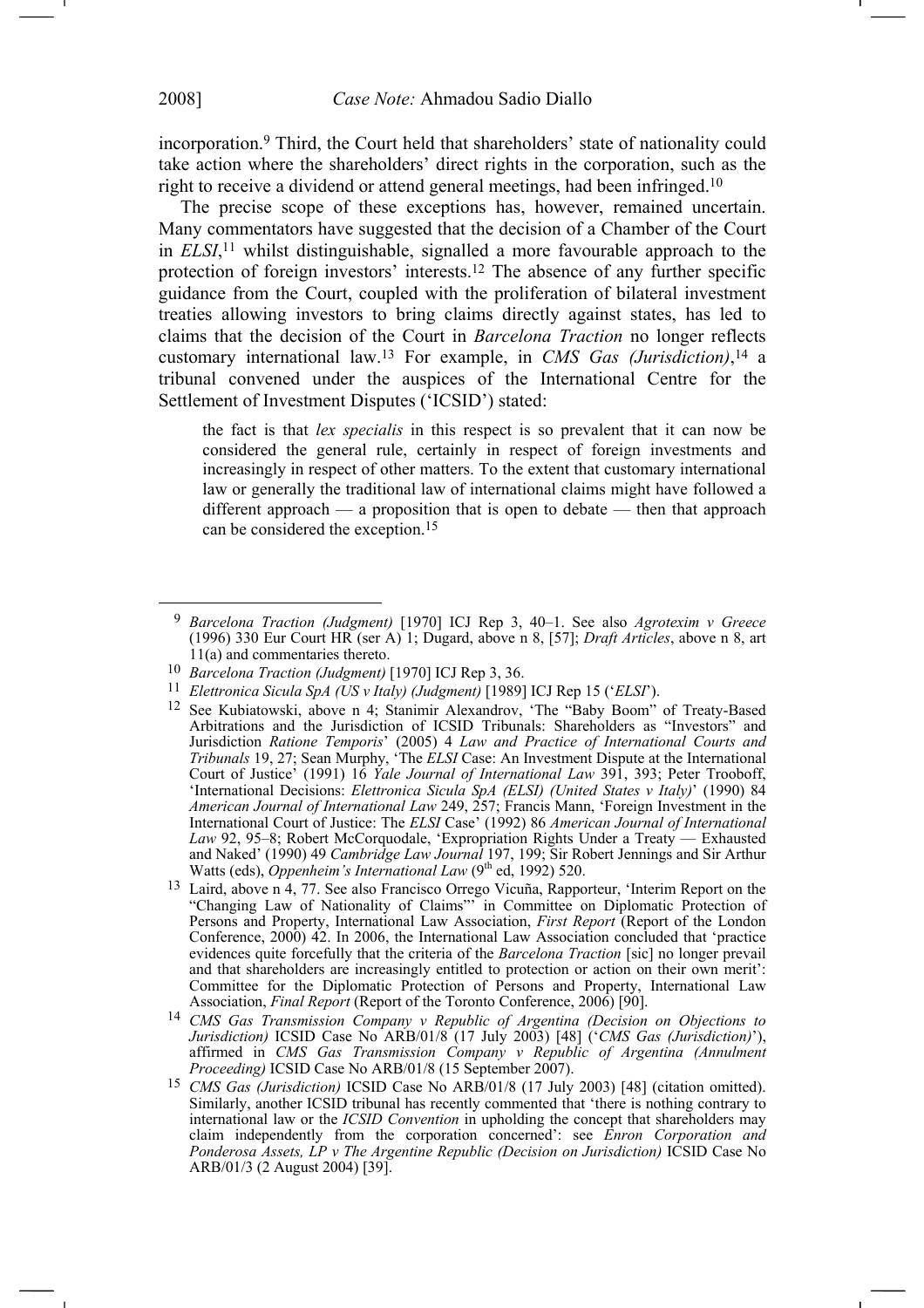In *Diallo*, the DRC raised two preliminary objections. The first was that Guinea lacked standing to diplomatically protect Diallo's property because that property had been owned by companies not possessing Guinean nationality.16 The second was that neither Diallo's companies nor Diallo himself had exhausted the local remedies available in the DRC.17 These preliminary objections provided the Court with the opportunity to revisit the principles it had established in *Barcelona Traction* and to consider, for the first time, the *Draft Articles on Diplomatic Protection* adopted in 2006 by the International Law Commission ('ILC').18 Before examining how the Court dealt with these issues, it is necessary to briefly summarise the events that set Guinea and the DRC on the road to the Hague.

#### II FACTS

Mr Ahmadou Sadio Diallo settled in the DRC in 1964 when it was still known as the Congo.19 The Congo was renamed 'Zaire' in 1971.20 In 1974, Diallo founded an import-export company, Africom-Zaire, as a *société privée à responsibilité limitée*, or a private limited liability company ('SPRL'), under Zairean law and became its *gérant*, or manager.<sup>21</sup> In 1979, Diallo expanded his activities and with two private partners founded a second SPRL named Africontainers-Zaire.22 In 1980, the two partners withdrew and Diallo became the sole manager of the new company.<sup>23</sup> Toward the end of the 1980s, the relationships between Diallo and his business partners deteriorated and Diallo initiated a number of court actions seeking to recover alleged debts from these partners, which included Zaire Fina, Zaire Shell and Zaire Mobil Oil, and to recover debts from certain instruments of the Zairean state.24 The Prime Minister of Zaire issued a formal expulsion order against Diallo in October 1995.25 Diallo was deported from Zaire and returned to Guinea in January 1996, 26 some 18 months before the fall of the government of Mobutu Sese Seko and the subsequent renaming of Zaire as the DRC.<sup>27</sup>

<sup>16</sup> *Diallo (Preliminary Objections)* [2007] ICJ [11] <http://www.icj-cij.org> at 23 May 2008.

<sup>17</sup> Ibid.

<sup>18</sup> *Draft Articles*, above n 8.

<sup>19</sup> *Diallo (Preliminary Objections)* [2007] ICJ [14] <http://www.icj-cij.org> at 23 May 2008.

<sup>20</sup> Georges Nzongola-Ntalaja, *From Zaire to the Democratic Republic of the Congo* (Current African Issues No 28, Nordiska Afrikainstitutet, 2nd rev ed, 2004) 7, available from  $\langle$ http://www.nai.uu.se $>$  at 23 May 2008. A reference to 'Zaire' in this case note should be read as a reference to the DRC and vice versa.

<sup>21</sup> *Diallo (Preliminary Objections)* [2007] ICJ [14] <http://www.icj-cij.org> at 23 May 2008.

<sup>22</sup> Ibid.

<sup>23</sup> Ibid.

<sup>24</sup> Ibid.

<sup>25</sup> Ibid [15].

<sup>26</sup> Ibid.

<sup>27</sup> See US Department of State, *Background Note: Democratic Republic of the Congo* (2008) <http://www.state.gov/r/pa/ei/bgn/2823.htm> at 23 May 2008. For a detailed summary of the political situation in the DRC around the time of the events giving rise to *Diallo*, see Guy Fiti Sinclair, 'Don't Mention the War (on Terror): Framing the Issues and Ignoring the Obvious in the ICJ's 2005 *Armed Activities* Decision' (2007) 8 *Melbourne Journal of International Law* 124, 125–8.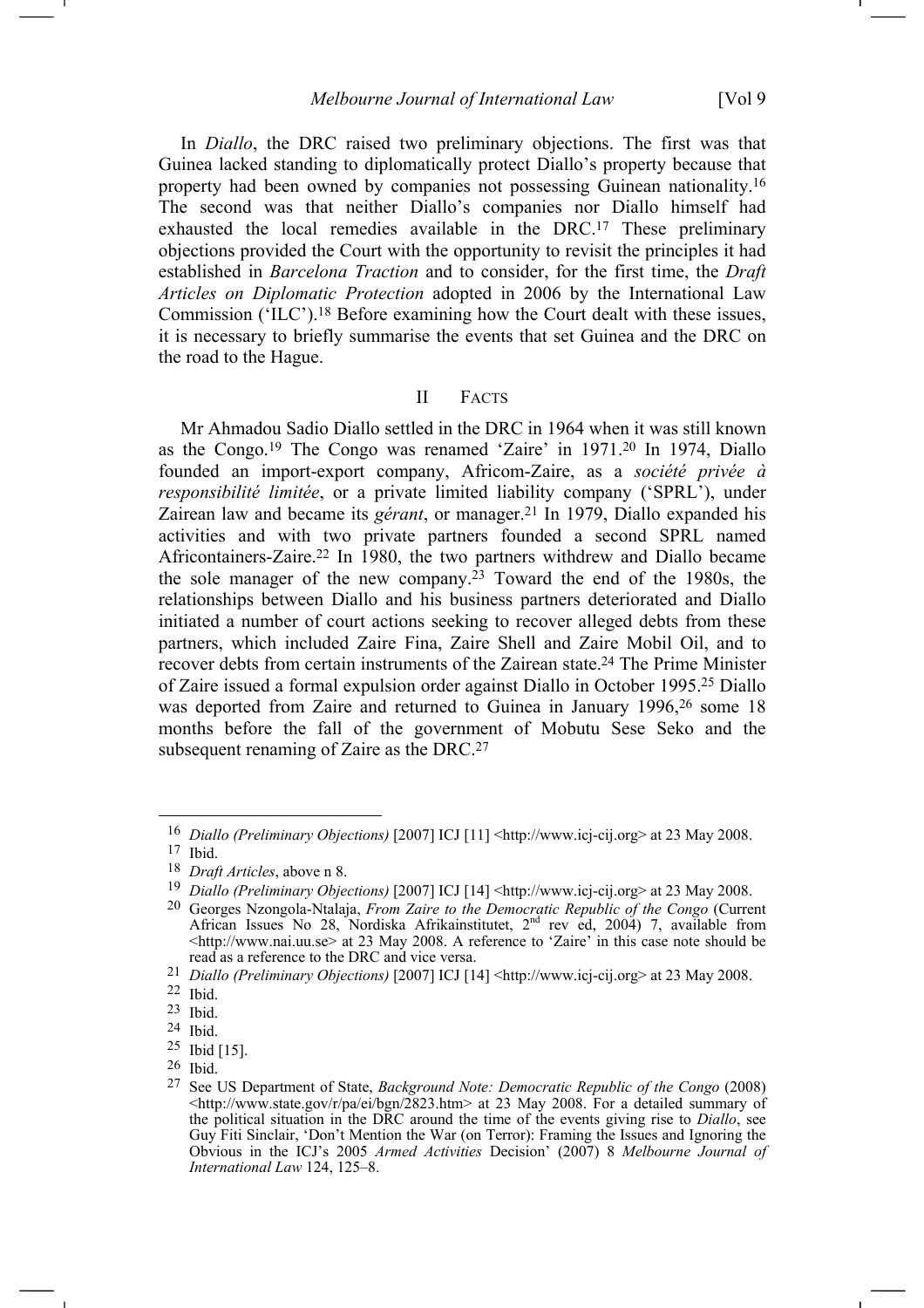## 2008] *Case Note:* Ahmadou Sadio Diallo

Guinea alleged that Diallo's deportation was the final step in the implementation of a concerted DRC policy to prevent him from recovering various debts owed to his companies by the state.28 Guinea claimed that, among other things, Diallo had been subject to arbitrary detention and improper interference by the DRC government with Diallo's actions in the DRC courts, including the implementation by the DRC's Minister of Justice of a direct stay on court orders obtained by Diallo.29 The DRC contended that it had acted appropriately at all times and that Diallo's deportation was justified in the Zairean public interest.30

### III DECISION ON PRELIMINARY OBJECTIONS

#### A *Diallo's Expulsion from Congolese Territory*

The first issue for the Court to consider was the objection made by the DRC that Diallo had not exhausted the available local remedies in relation to his expulsion from Congolese territory.31 The Court began by noting that neither party disputed that the rule regarding the exhaustion of local remedies was as stated in *Interhandel*. 32 That rule is:

Before resort may be had to an international court in such a situation, it has been considered necessary that the State where the violation occurred should have an opportunity to redress it by its own means, within the framework of its own domestic legal system.33

The Court then considered the onus of proof and observed that both parties had obligations in this regard. Referring to its previous decision in *ELSI*,34 the Court stated:

Guinea must establish that Mr Diallo exhausted any available local remedies or, if not, must show that exceptional circumstances justified the fact that he did not do so; it is, on the other hand, for the DRC to prove that there were available and effective remedies in its domestic legal system against the decision to remove Mr Diallo from the territory and that he did not exhaust them.<sup>35</sup>

The main point of dispute between the parties was whether the action taken against Diallo by the DRC was an expulsion or a refusal of entry decision. The importance of this distinction was that Congolese law explicitly declared refusal of entry decisions, but not expulsions, to be unappealable.36 The DRC argued that, being an expulsion, the decision was subject to the general principle of Congolese law that the subject of a decision could always ask for that decision to

<sup>28</sup> *Diallo (Preliminary Objections)* [2007] ICJ [18] <http://www.icj-cij.org> at 23 May 2008.

<sup>29</sup> Ibid.

<sup>30</sup> Ibid [19].

<sup>31</sup> Ibid [35].

<sup>32</sup> *(Switzerland v US) (Judgment)* [1959] ICJ Rep 6.

<sup>33</sup> Ibid 27.

<sup>34</sup> *ELSI (Judgment)* [1989] ICJ Rep 15, 43–4.

<sup>35</sup> *Diallo (Preliminary Objections)* [2007] ICJ [44] <http://www.icj-cij.org> at 23 May 2008.

<sup>36</sup> Ibid [36].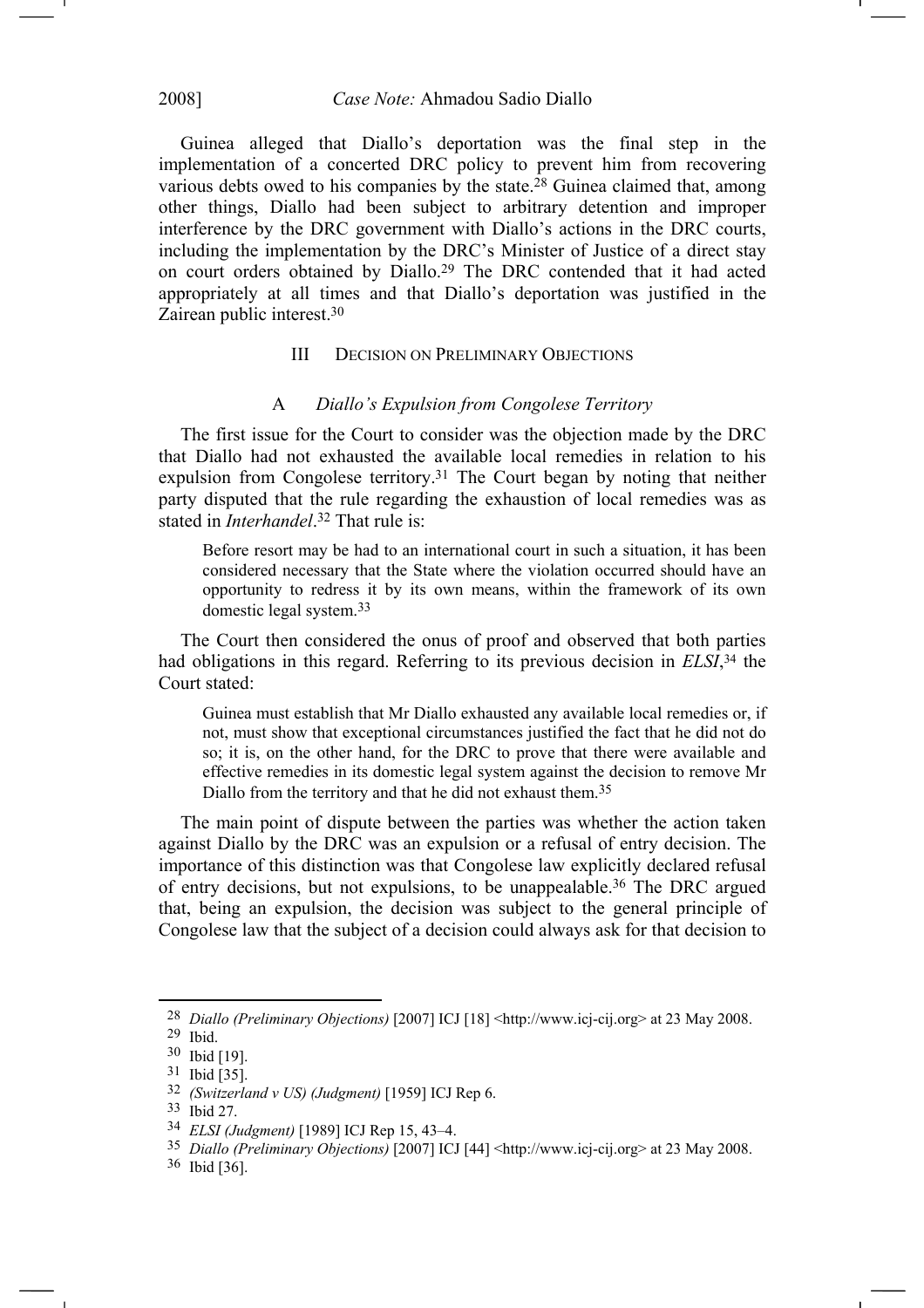be reconsidered by the original decision-maker or by the superior of the original decision-maker.37 The Court rejected this argument and held that:

the DRC cannot now rely on an error allegedly made by its administrative agencies at the time Mr Diallo was 'refused entry' to claim that he should have treated the measure as an expulsion. Mr Diallo … was justified in relying on the consequences of the legal characterization thus given by the Zairean authorities.38

The Court went on to point out that, even if it were an expulsion decision, the ability to plead for a reconsideration of such a decision by the decision-maker was not sufficient because

while the local remedies that must be exhausted include all remedies of a legal nature, judicial redress as well as redress before administrative bodies, administrative remedies can only be taken into consideration for purposes of the local remedies rule if they are aimed at vindicating a right and not at obtaining a favour, unless they constitute an essential prerequisite for the admissibility of subsequent contentious proceedings.<sup>39</sup>

The Court concluded that the DRC's objection to admissibility based on Diallo's failure to exhaust local remedies could not be upheld because the DRC could not prove that Diallo had neglected to exhaust any effective judicial or administrative remedies that had been available to him.40 Guinea's claim regarding Diallo's personal rights was therefore admissible. The Court then turned to consider the admissibility of Guinea's claims in relation to the alleged wrongs done to Diallo's companies and his rights in relation to those companies.

## B *Diallo's Rights as an* Associé

The DRC raised two objections to the admissibility of Guinea's claims in relation to the alleged infringement of Diallo's rights as an *associé* in Africom-Zaire and Africontainers-Zaire. The first was that Guinea lacked standing to bring those claims.<sup>41</sup> The second was that Diallo had not exhausted the local remedies available to him in the DRC in relation to his companies.42

The DRC accepted that a state has the right to diplomatically protect its nationals when there is an injury to the direct rights such persons have as *associés* or shareholders in a corporate entity.43 Guinea had based its argument on the comments made by the Court about the direct rights of shareholders in *Barcelona Traction*, claiming the comments were reflected in art 12 of the *Draft Articles*, 44 which provides that:

To the extent that an internationally wrongful act of a State causes direct injury to the rights of shareholders as such, as distinct from those of the corporation itself,

37 Ibid.

 $\overline{a}$ 

42 Ibid.

<sup>38</sup> Ibid [46].

<sup>39</sup> Ibid [47].

<sup>40</sup> Ibid [48].

<sup>41</sup> Ibid [32].

<sup>43</sup> Ibid [50].

<sup>44</sup> Ibid [54].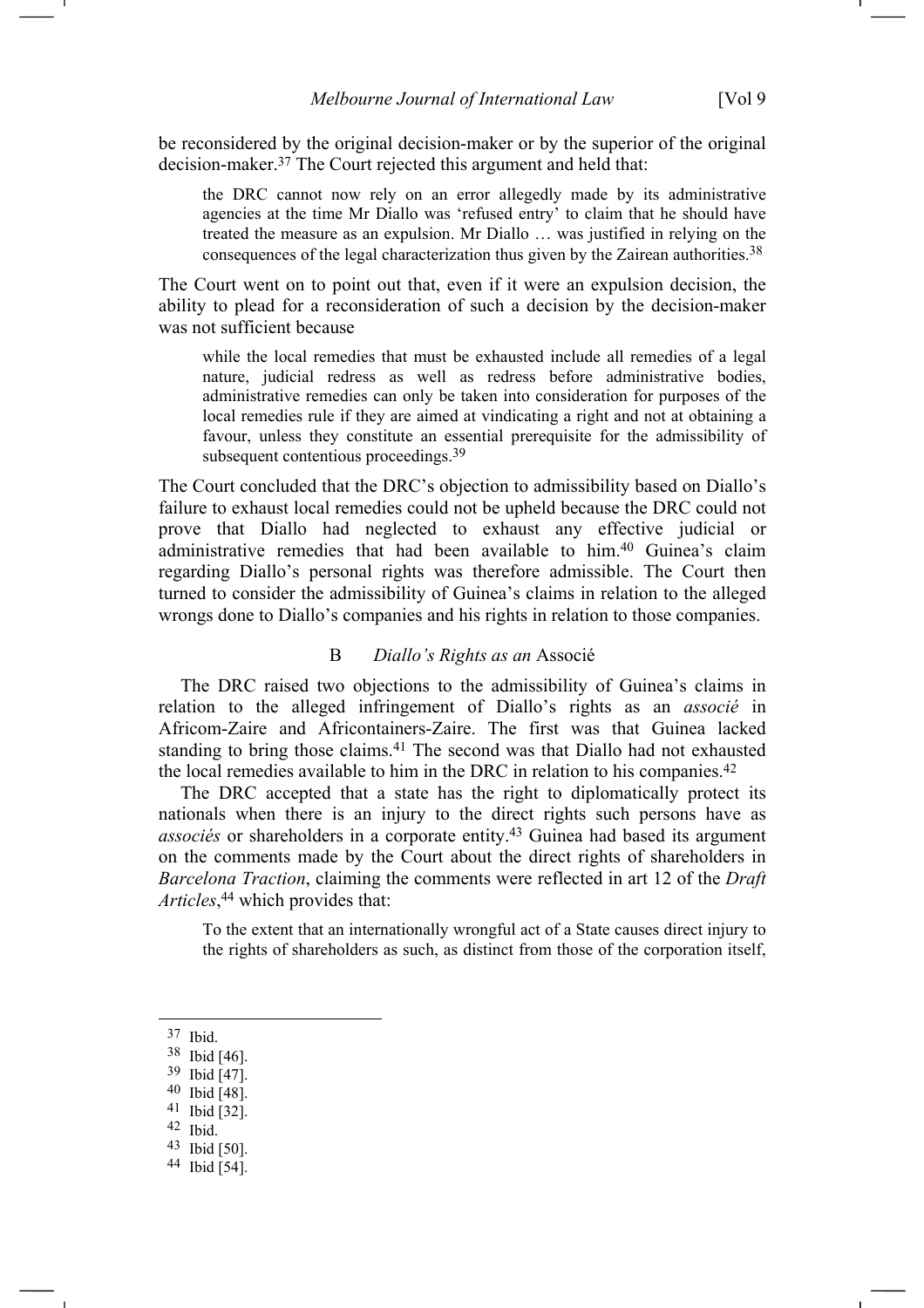the State of nationality of any such shareholders is entitled to exercise diplomatic protection in respect of its nationals.45

The DRC contended, however, that the nature of the claims made by Guinea revealed that Guinea was in fact seeking compensation for alleged violations of rights possessed by Diallo's companies. While the infringement of these rights may have caused damage to Diallo's interests, the DRC argued that his direct rights had not been violated.46 The DRC also argued that, even if the rights that Guinea sought to protect could be characterised as Diallo's own, the only kind of shareholder rights capable of diplomatic protection were those concerning relations between the company and the shareholder.47

The Court began by reiterating that it was only necessary to consider the derivative rights of a member of a corporate entity such as an *associé* or shareholder if the corporate entity had a legal personality separate from that of its members under municipal law. This was because

[c]onferring independent corporate personality on a company implies granting it rights over its own property, rights which it alone is capable of protecting. As a result, only the State of nationality may exercise diplomatic protection on behalf of the company when its rights are injured by a wrongful act of another State.<sup>48</sup>

The Court held, however, that this did not prevent the state of nationality of a shareholder or *associé* from diplomatically protecting rights possessed by that person in the same manner as any other right possessed by one of its nationals. This was because

[t]he exercise by a State of diplomatic protection on behalf of a natural or legal person, who is *associé* or shareholder, having its nationality, seeks to engage the responsibility of another State for an injury caused to that person by an internationally wrongful act committed by that State. … On this basis, diplomatic protection of the direct rights of *associés* of a SPRL or shareholders of a public limited company is not to be regarded as an exception to the general legal régime of diplomatic protection for natural or legal persons, as derived from customary international law.49

As a result, the Court dismissed the DRC's objection to Guinea's claims regarding its standing to protect Diallo's direct rights.50 The question of what those rights actually were and whether they had been infringed by the DRC was held over to be considered with the merits.<sup>51</sup>

The Court also dismissed the DRC's objection that Diallo had failed to exhaust local remedies on the basis that the DRC had failed to argue that there were any additional remedies available to Diallo apart from those that the Court had already held were not effective in relation to Diallo's expulsion.<sup>52</sup>

<sup>45</sup> *Draft Articles*, above n 8, art 12.

<sup>46</sup> *Diallo (Preliminary Objections)* [2007] ICJ [51] <http://www.icj-cij.org> at 23 May 2008.

<sup>47</sup> Ibid.

<sup>48</sup> Ibid [61].

<sup>49</sup> Ibid [64].

<sup>50</sup> Ibid [67].

<sup>51</sup> Ibid [66].

<sup>52</sup> Ibid [74].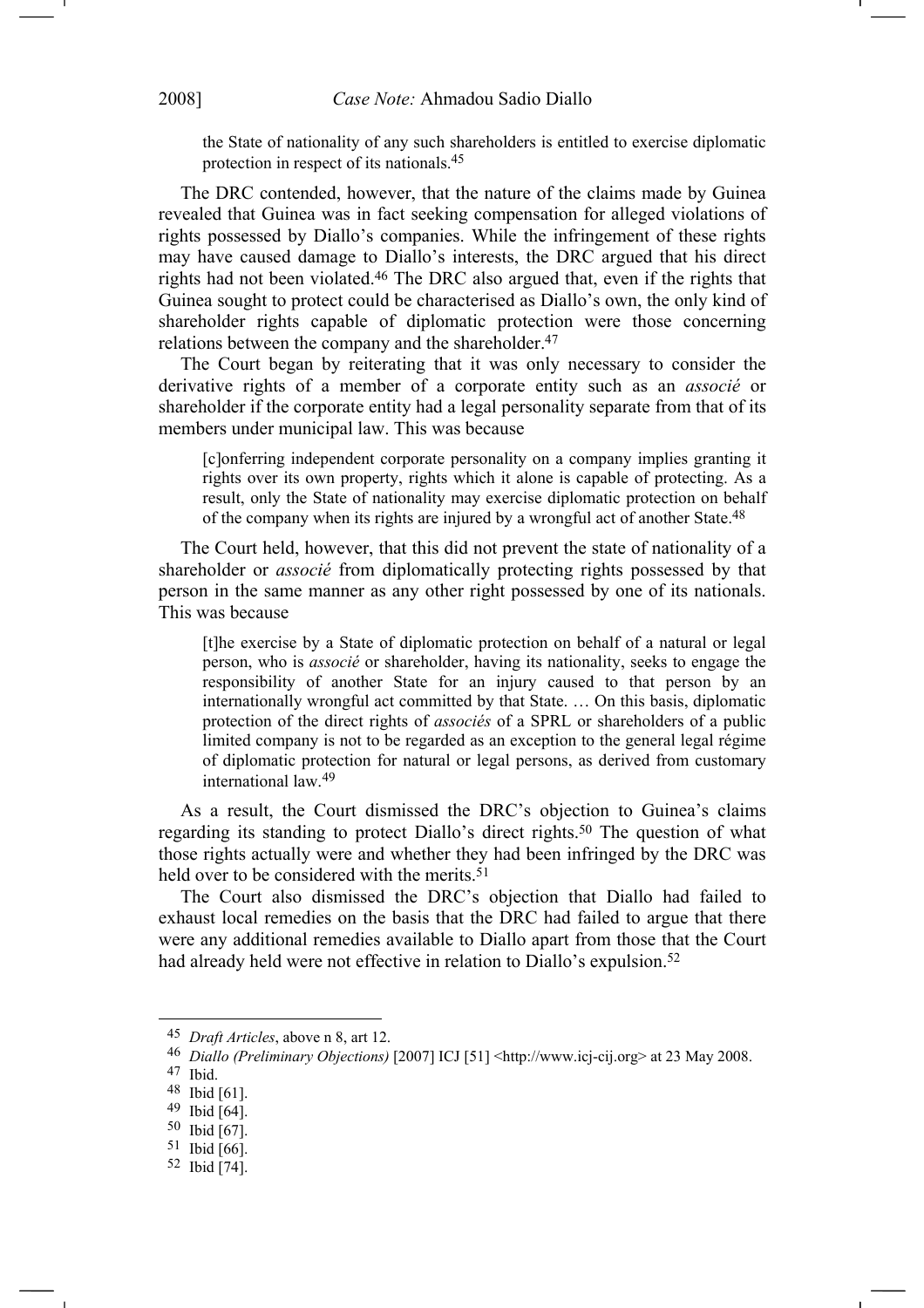#### C *Claims on behalf of Africom-Zaire and Africontainers-Zaire*

Guinea also sought to make a claim directly against the DRC for damage sustained by Diallo's companies, Africom-Zaire and Africontainers-Zaire. The DRC raised the same two objections: that Guinea lacked standing to make any claim on behalf of Diallo's companies<sup>53</sup> and that the companies had not exhausted the local remedies available in the DRC.54

In making its claim on behalf of Africom-Zaire and Africontainers-Zaire, Guinea acknowledged the Court's statement in *Barcelona Traction* that 'an act directed against and infringing only the company's rights does not involve responsibility towards the shareholders, even if their interests are affected'.55

Guinea argued, however, that considerations of equity *infra legem* gave it a mandate to bring an action on behalf of these companies since the state of wrongdoing was the state of nationality of the two companies.<sup>56</sup> It noted that the importance of these considerations had been recognised in *Barcelona Traction*, where the Court said that:

in the field of diplomatic protection as in all other fields of international law, it is necessary that the law be applied reasonably. It has been suggested that if in a given case it is not possible to apply the general rule that the right of diplomatic protection of a company belongs to its national State, considerations of equity might call for the possibility of protection of the shareholders in question by their own national State.57

Guinea cited arbitral awards,<sup>58</sup> decisions of the European Commission of Human Rights, art 11(b) of the *Draft Articles* and the *Washington Convention* establishing the ICSID,59 as well as ICSID and Iran–United States Claims Tribunal jurisprudence to argue that customary international law permitted the state of nationality of a shareholder to diplomatically protect the shareholder from infringement of the company's rights where the company has the nationality of the wrongdoing state.<sup>60</sup>

The DRC argued that an exception based on customary law would be contrary to the basic rationale of diplomatic protection since diplomatic protection is

<sup>53</sup> Ibid [76].

<sup>54</sup> Ibid.

<sup>55</sup> *Barcelona Traction (Judgment)* [1970] ICJ Rep 3, 36.

<sup>56</sup> *Diallo (Preliminary Objections)* [2007] ICJ [82] <http://www.icj-cij.org> at 23 May 2008.

<sup>57</sup> *Barcelona Traction (Judgment)* [1970] ICJ Rep 3, 48.

<sup>58</sup> *Diallo (Preliminary Objections)* [2007] ICJ [90] <http://www.icj-cij.org> at 23 May 2008. Guinea cited *Delagoa Bay Railway (US and Great Britain v Portugal)* reproduced in John Moore, *History and Digest of the International Arbitrations to which the United States Has Been a Party* (1898) 1865−99; *Salvador Commercial Company (US v Republic of Salvador)* in US Department of State, *Papers relating to the Foreign Relations of the United States*  (1903) 859–73; *Biloune v Ghana Investment Centre* (1993) 95 ILR 183, 207–10.

<sup>59</sup> *Convention on the Settlement of Investment Disputes between States and Nationals of Other States*, opened for signature March 18 1965, 575 UNTS 159 (entered into force October 14 1966) ('*Washington Convention*').

<sup>60</sup> *Diallo (Preliminary Objections)* [2007] ICJ [83] <http://www.icj-cij.org> at 23 May 2008.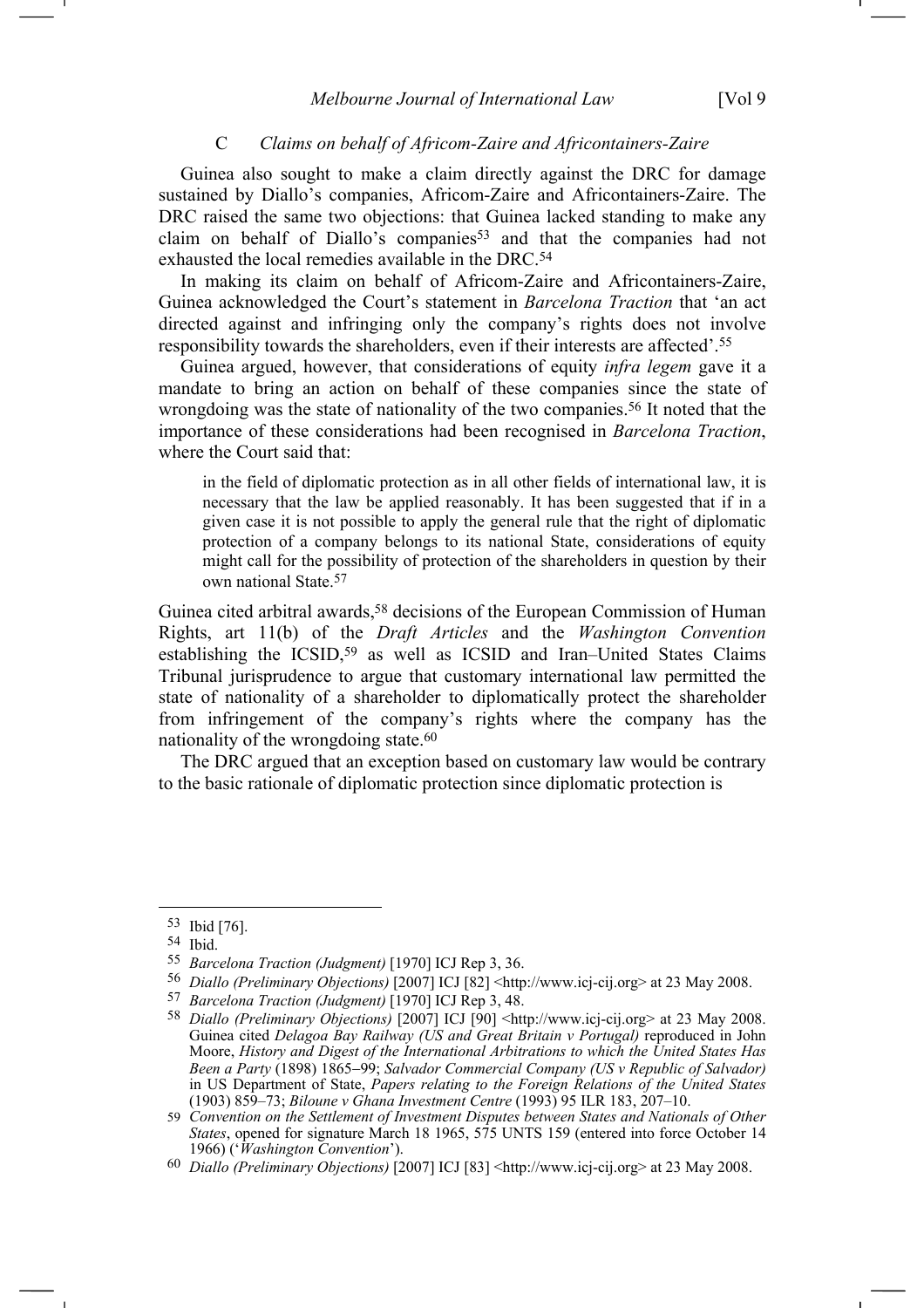premised on the idea that any violation of the rights of a foreign national is a violation of the rights of their state of nationality.61

The Court found that Guinea's materials did not establish any general exception in customary international law allowing for protection by substitution.62 Bilateral investment treaties and the *Washington Convention* were considered insufficient to establish a new customary norm and, indeed, were possibly evidence of a contrary customary norm.63 The Court also considered that decisions of international tribunals did not establish the customary rules contended for by Guinea.64 The Court therefore did not need to consider the question of whether all local remedies had been exhausted.

Notably, the Court did not resolve the question of whether customary international law recognised a more limited rule whereby a state may diplomatically protect a shareholder in substitution for a company that had been required to incorporate in the wrongdoing state in order to do business there.65 The Court considered it unnecessary to decide this issue because there was no evidence that any law of the DRC required Diallo to incorporate either of his two companies in the DRC rather than operate under his own name or via a company incorporated in another country.66

#### IV COMMENT

This case was the Court's first opportunity to consider issues of diplomatic protection since the release of the ILC's *Draft Articles*. The Court made several important comments about the extent to which the *Draft Articles* codify customary international law. It also considered the question of which party bears the burden of proof in relation to local remedies. More importantly, however, the Court made several notable observations on the source and nature of the direct rights of shareholders. For the first time since *Barcelona Traction*, the Court gave significant consideration to the question of whether customary international law allows the state of nationality of a shareholder to diplomatically protect the rights of the company in which the shareholder has an interest.

<sup>61</sup> Ibid [77]*–*[78].

<sup>62</sup> Ibid [89].

<sup>63</sup> Ibid [90].

<sup>64</sup> Ibid. For an exploration of some of the differences between the protection of foreign investments under customary international law and treaty regimes, see William Dodge, 'Investor–State Dispute Settlement Between Developed Countries: Reflections on the Australia–United States Free Trade Agreement' (2006) 39 *Vanderbilt Journal of Transnational Law* 1, 5–14; Alexandrov, above n 12, 27–34.

<sup>65</sup> *Diallo (Preliminary Objections)* [2007] ICJ [91] <http://www.icj-cij.org> at 23 May 2008.

<sup>66</sup> The Supreme Court of Appeal in South Africa has interpreted the Court's decision in *Diallo* as concluding that *Draft Articles* art 11(b) does not reflect customary international law: see *Van Zyl v Government of the Republic of South Africa* [2007] SCA 109, [84]. This view is difficult to accept given that the Court stated that 'the question of whether or not [art 11(b)] reflects customary international law does not arise in this case': *Diallo (Preliminary Objections*) [2007] ICJ [93] <http://www.icj-cij.org> at 23 May 2008.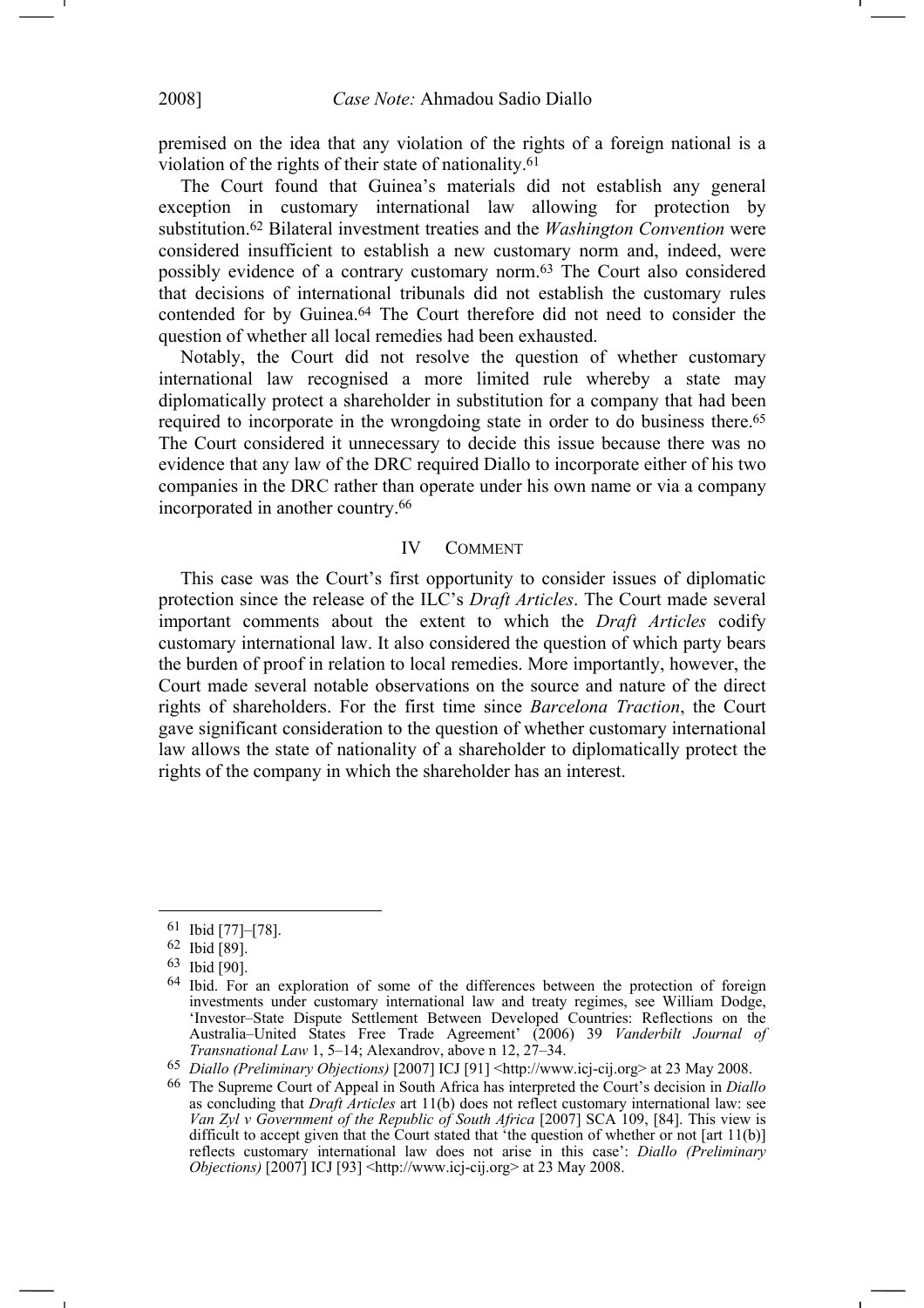#### A *Consideration of the* Draft Articles

The purpose of the ILC is to undertake the codification and progressive development of international law.67 It does this, at least in part, by providing a forum for 'ascertaining what the rules are or ought to be, and then reaching agreement upon them'.68 The ILC's objective is for its rules to be accepted as representative of customary international law.69 Crawford has noted that where the body of law being interpreted by the ILC contains 'secondary rules' that are only indirectly applicable in national courts and do not require legislative implementation, 'the ILC's work is part of a process of customary law articulation'.70 For this reason, the ILC's attempt to codify the rules of international law relating to diplomatic protection in the *Draft Articles* is significant.

The Court in *Diallo* explicitly recognised that certain aspects of the *Draft Articles* reflect customary international law. The first reference to such a development was the definition of 'diplomatic protection' contained in art 1 of the *Draft Articles*, which provides that

[d]iplomatic protection consists of the invocation by a State, through diplomatic action or other means of peaceful settlement, of the responsibility of another State for an injury caused by an internationally wrongful act of that State to a natural or legal person that is a national of the former State with a view to the implementation of such responsibility.71

As the commentary to the *Draft Articles* notes, art 1 'makes no attempt to provide a complete and comprehensive definition of diplomatic protection'.72 The wording of art 1 shows that the ILC considers diplomatic protection 'a procedure for securing the responsibility of the state for injury to the national [of the protecting state] flowing from an internationally wrongful act'73 that can be pursued using 'diplomatic action or other means of peaceful settlement'.74 In

72 Ibid 24.

73 Ibid.

<sup>67</sup> *Statute of the International Law Commission*, adopted by *Establishment of an International*  Law Commission, GA Res 174 (II), UN GAOR, 2<sup>nd</sup> sess, 23<sup>rd</sup> plen mtg, UN Doc A/CN.4/4/Rev.2 (21 November 1947), art 1(1). Previously, in 1924, the Council of the League of Nations appointed a Committee of Experts for the Progressive Codification of International Law: see Guenter Weissberg, 'United Nations Movements Toward World Law' (1975) 24 *International and Comparative Law Quarterly* 460, 460.

<sup>68</sup> Sir Arthur Watts, *The International Law Commission 1949–1998* (1999) 2. For an insight into the internal workings of the ILC see generally Robert Quentin-Baxter, 'The International Law Commission' (1987) 17 *Victoria University of Wellington Law Review* 1.

<sup>&</sup>lt;sup>69</sup> Philippe Sands and Pierre Klein, *Bowett's Law of International Institutions* (5<sup>th</sup> ed, 2001) 69.

<sup>70</sup> James Crawford, 'The ILC's Articles on Responsibility of States for Internationally Wrongful Acts: A Retrospect' (2002) 96 *American Journal of International Law* 874, 890. For another example of a case in which the Court was asked to determine whether the work of the ILC codifies customary international law see *Gabčíkovo-Nagymaros Project (Hungary v Slovakia) (Judgment)* [1997] ICJ Rep 7. Secondary, or 'trans-substantive' rules, as understood in the context of state responsibility, are 'a set of rules present in state responsibility independently of the particular substantive obligation in question': David Caron, 'The ILC Articles on State Responsibility: The Paradoxical Relationship between Form and Authority' (2002) 96 *American Journal of International Law* 857, 871.

<sup>71</sup> *Draft Articles*, above n 8, art 1.

<sup>74</sup> Ibid art 1.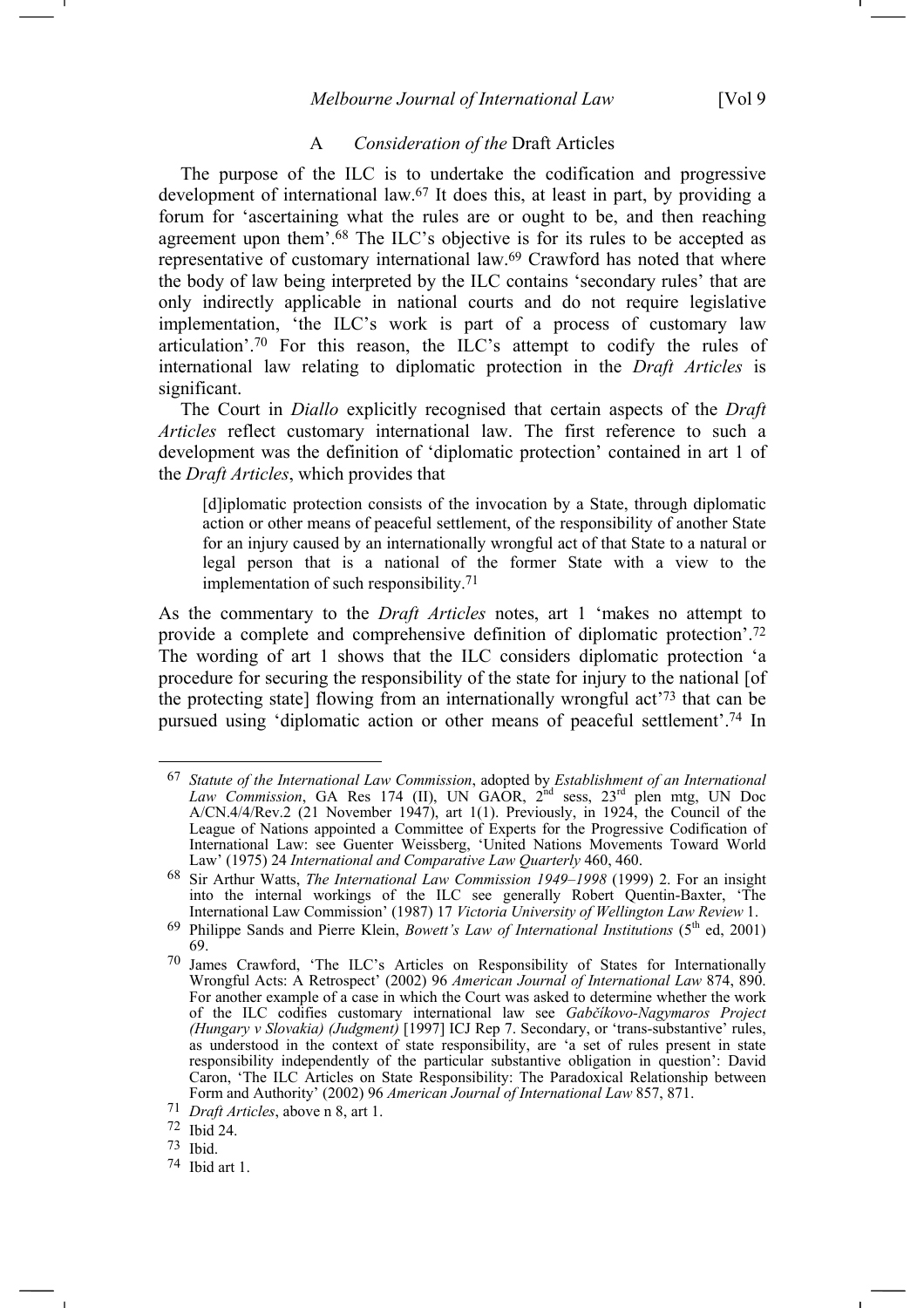*Diallo*, the Court confirmed that the definition in art 1 of the *Draft Articles*  reflects the position at customary international law.75

The Court also made the general comment that the scope of diplomatic protection has now expanded beyond violations of the minimum standard for the treatment of aliens to encompass 'internationally guaranteed human rights'.76 The Court had previously stated in its judgment in *LaGrand* that 'individual rights' are capable of diplomatic protection.77 This statement was quoted with approval by the Court in *Avena*. 78 The statement made by the Court in *Diallo*, however, goes further than this by identifying 'internationally guaranteed human rights' as a subset of the 'individual rights' it had previously identified as being capable of founding a claim for diplomatic protection.79

Finally, the Court also appeared to confirm the approach adopted by the *Draft Articles* in relation to administrative remedies. The ILC had concluded that the only administrative remedies that must be exhausted are those that result in a binding decision.<sup>80</sup> The ILC accepted, on the authority of *De Becker v Belgium*,<sup>81</sup> that the category includes remedies designed to vindicate an existing right, but not those designed to obtain a favour.82 This approach has been consistently adopted in a number of decisions of the European Commission of Human Rights.83 The Court's parallel statement in *Diallo* that 'administrative remedies can only be taken into consideration … if they are aimed at vindicating a right and not at obtaining a favour'84 suggests that this rule may now be considered settled at international law.

## B *Burden of Proving Exhaustion of Local Remedies*

In the course of responding to the DRC's objection that Diallo had failed to exhaust local remedies, the Court addressed the issue of which party bore the burden of proof as follows:

Guinea must establish that Mr Diallo exhausted any available local remedies or, if not, must show that exceptional circumstances justified the fact that he did not do so; it is, on the other hand, for the DRC to prove that there were available and effective remedies in its domestic legal system against the decision to remove Mr Diallo from the territory and that he did not exhaust them.<sup>85</sup>

<sup>75</sup> *Diallo (Preliminary Objections)* [2007] ICJ [39] <http://www.icj-cij.org> at 23 May 2008. 76 Ibid.

<sup>77</sup> *(Germany v US) (Judgment*) [2001] ICJ Rep 466, 494 ('*LaGrand*').

<sup>78</sup> *Avena and Other Mexican Nationals (Mexico v US) (Judgment)* [2004] ICJ Rep 12, 36.

<sup>79</sup> *Diallo (Preliminary Objections)* [2007] ICJ [39] <http://www.icj-cij.org> at 23 May 2008.

<sup>80</sup> *Draft Articles*, above n 8, 72.

<sup>81 (1962) 4</sup> Eur Court HR (ser A) 1.

<sup>82</sup> *Draft Articles*, above n 8, 72.

<sup>83</sup> See Henry Schermers, 'Exhaustion of Domestic Remedies' in Nisuke Ando, Edward McWhinney and Rüdiger Wulfrum (eds), *Liber Amicorum Judge Shigeru Oda* (2002) 947, 952.

<sup>84</sup> *Diallo (Preliminary Objections)* [2007] ICJ [47] <http://www.icj-cij.org> at 23 May 2008.

<sup>85</sup> Ibid [44].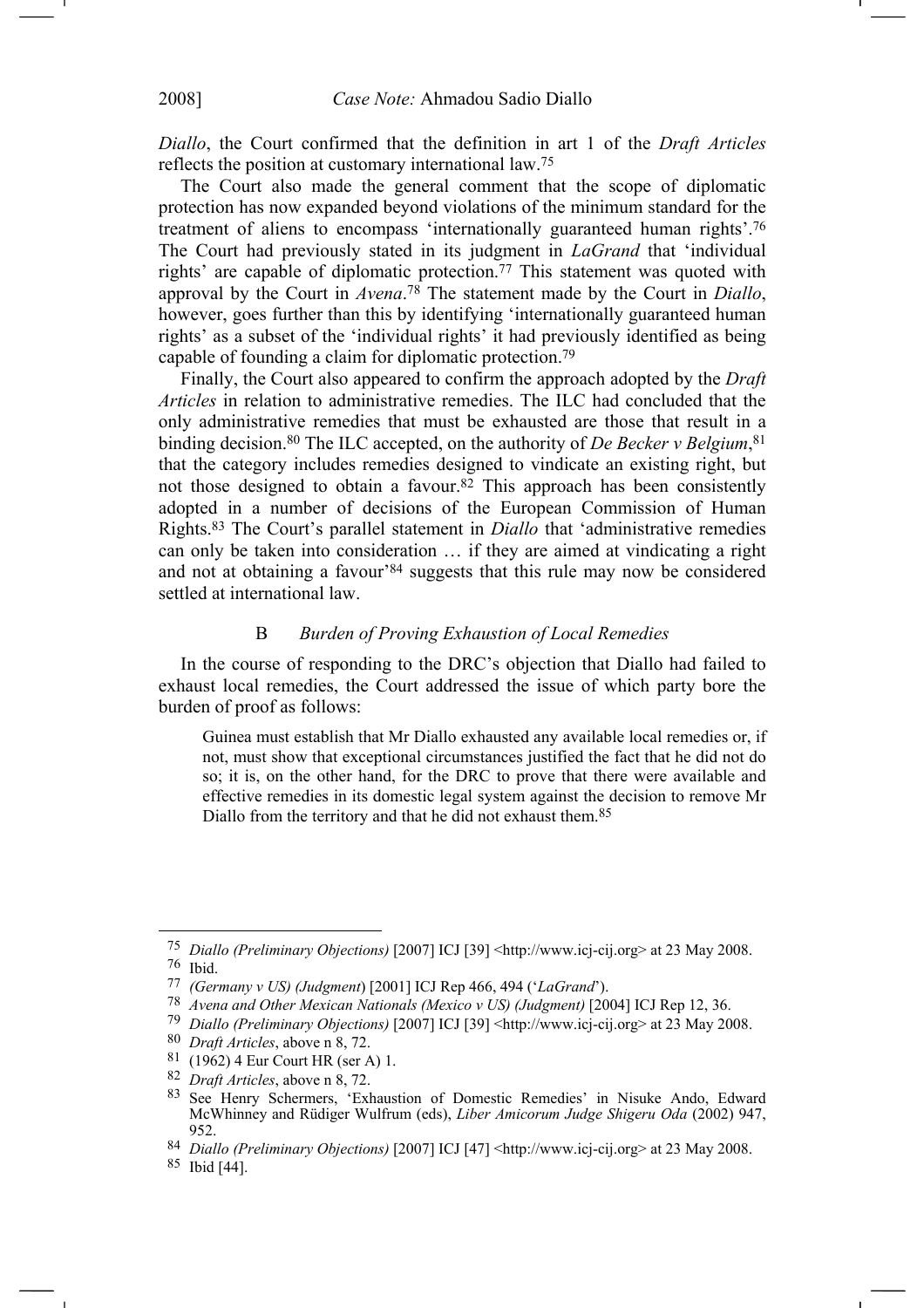The Court's description of the burden of proof is similar to that provided in Cançado Trindade's text that:

Individual applicants have to prove that they have exhausted local remedies, or that they have not exhausted them either because they were relieved from doing so by special circumstances or because the remedies did not exist or were ineffective. On the other hand, the respondent government is bound to prove that local remedies existed and were adequate and effective.<sup>86</sup>

Such formulations do not make clear the time that each party bears responsibility for discharging their burden. As a result, they leave unanswered 'the fundamental question which the burden of proof should resolve, namely: who will lose if the matter is evenly divided?'87 The *Draft Articles* do not address that question. Schermers has suggested that the true position is that

[w]hen an applicant claims to have exhausted all domestic remedies, it is for the government that claims domestic remedies have not been exhausted to demonstrate that the applicant did not make use of a remedy at his disposal.<sup>88</sup>

In *Diallo*, the Court decided that the DRC had failed to establish its objection to Guinea's claim on the grounds of failure to exhaust local remedies because the DRC did not prove that available and effective remedies allowed Diallo to challenge his expulsion.89 This approach is consistent with that adopted by the Court in *ELSI*, where it concluded that 'it was for Italy [the respondent] to show, as a matter of fact, the existence of a remedy which was open to the US stockholders and which they failed to employ'.<sup>90</sup> The conclusion to be drawn is that, if an applicant asserts that local remedies have been exhausted and the respondent is unable to prove anything to the contrary, any objection by the respondent to admissibility that alleges a failure to exhaust local remedies will usually be dismissed.

## C *The Source of Shareholder Rights*

The DRC's objection to Guinea's claim of diplomatic protection over Diallo's rights as *associé* provided the Court with the opportunity to revisit one of the most controversial aspects of international law: the direct rights of shareholders.

Although the Court declined to make a finding on the nature and content of Diallo's direct rights, its determination of whether Guinea had standing to diplomatically protect Diallo's rights reflects a faithful adherence to, and approval of, the reasoning in *Barcelona Traction*. The Court affirmed the 'fundamental rule' that '[s]o long as the company is in existence, the shareholder has no rights to the corporate assets'.<sup>91</sup> In doing so, the Court emphasised the

<sup>86</sup> A A Cançado Trindade, *The Application of the Rule of Exhaustion of Local Remedies in International Law* (1983) 170.

<sup>87</sup> Bernard Robertson, 'Exhaustion of Local Remedies in International Human Rights Litigation — The Burden of Proof Reconsidered' (1990) 39 *International and Comparative Law Quarterly* 191, 191.

<sup>88</sup> Schermers, above n 83, 954. See also Jennings and Watts, above n 12, 526.

<sup>89</sup> *Diallo (Preliminary Objections)* [2007] ICJ [48] <http://www.icj-cij.org> at 23 May 2008.

<sup>90</sup> *ELSI (Judgment)* [1989] ICJ Rep 15, 47.

<sup>91</sup> *Diallo (Preliminary Objections)* [2007] ICJ [63] <http://www.icj-cij.org> at 23 May 2008.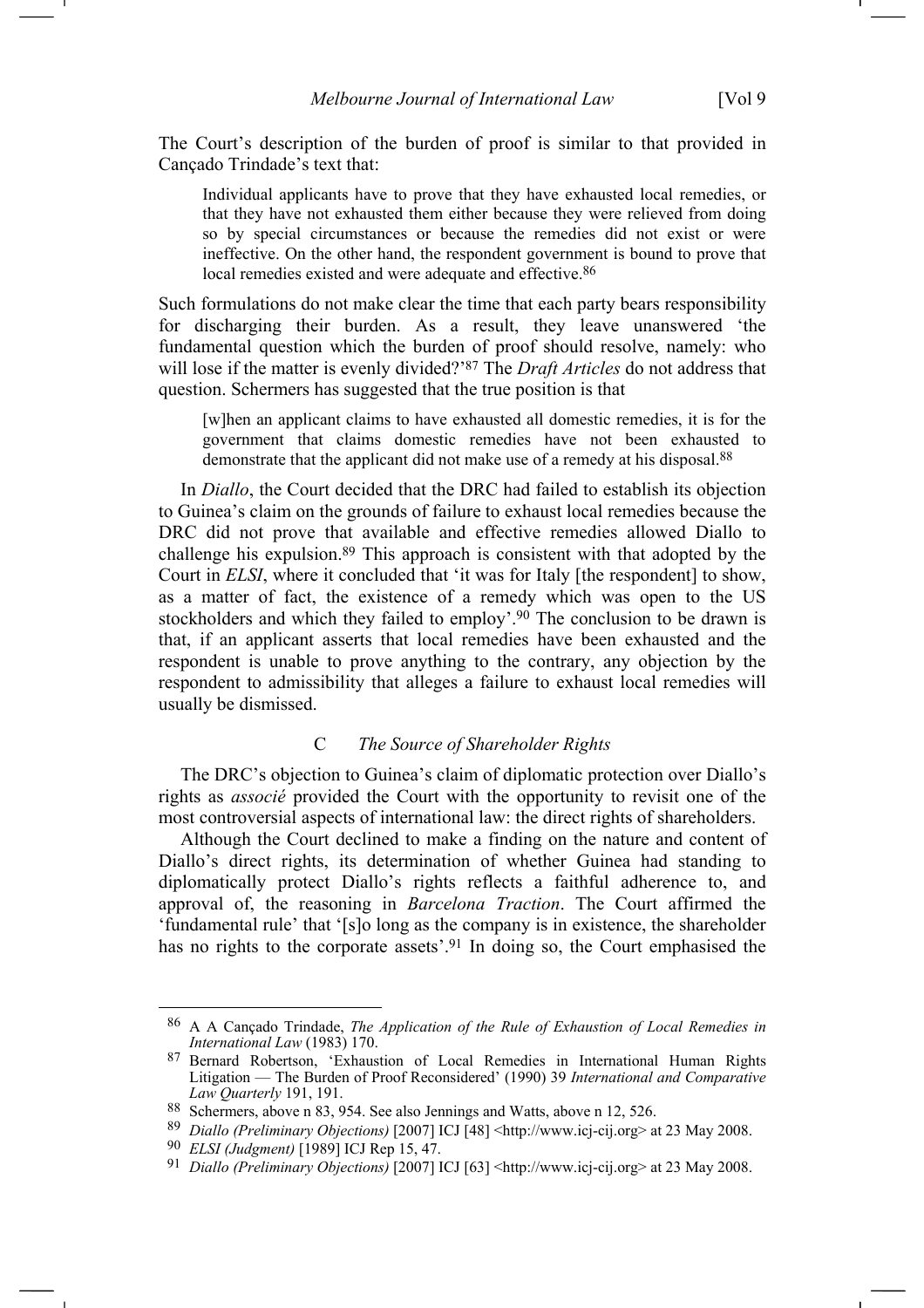same distinction between the rights of shareholders and the rights of companies that underpinned its decision in *Barcelona Traction*.

By adhering so faithfully to *Barcelona Traction*, the Court retreated from the broader view of shareholder rights that appeared to colour its decision in *ELSI*. In *ELSI*, a Chamber of the Court allowed the US to bring a claim against Italy for damage suffered by an Italian company, Elettronica Sicula SpA, whose shares were wholly owned by two American companies, Raytheon and Machlett.<sup>92</sup> In his separate judgment, Judge Oda applied *Barcelona Traction* and held that it precluded any direct claim being made on behalf of the two American companies.93 The judgment of the Chamber, on the other hand, did not mention *Barcelona Traction* and its silence was interpreted as an implicit rejection of that approach.94 Instead, the Chamber was prepared to assume that the US had standing to bring a claim for damage to foreign companies wholly owned by its nationals.95 Given that the Chamber could have reached the same conclusion by applying the 'state of incorporation' or 'direct shareholder rights' exceptions from *Barcelona Traction*, its approach indicates that the Court was turning away from the framework it had previously adopted in that case.96 As Dugard has said:

Although the failure of *ELSI* to apply the rule expounded in *Barcelona Traction* may be explained, the incontestable fact is that the Chamber declined to follow the rule, reasoning and philosophy of *Barcelona Traction*. 97

The same logic can be applied to the Court's treatment of *ELSI* in *Diallo*. By reaffirming that *Barcelona Traction* establishes the fundamental rule governing the diplomatic protection of shareholders, without mentioning *ELSI*, the Court has signalled a shift back to the framework it adopted in *Barcelona Traction*.

The Court also clarified an unresolved point in its jurisprudence and the *Draft Articles*, namely, the precise source of a shareholder's direct rights. Prior to *Barcelona Traction*, the dominant view was that shareholders' direct rights were determined by the municipal law of the state of incorporation rather than by general principles of international law.98 In *Barcelona Traction* the Court

<sup>92</sup> *ELSI (Judgment)* [1989] ICJ Rep 15, 20.

<sup>93</sup> Ibid 87–8 (Separate Opinion of Judge Oda).

<sup>94</sup> At least, that is how the dissenting judge, Judge Schwebel, interpreted it: ibid 94–5. Although Judge Schwebel was in dissent, his comment is noteworthy since all Judges, including dissenting ones, participate in the drafting of the judgment: see Sir Robert Jennings, 'The Collegiate Responsibility and Authority of the International Court of Justice' in Yoram Dinstein and Mala Tabory (eds), *International Law at a Time of Perplexity: Essays in Honour of Shabtai Rosenne* (1989) 343, 345.

<sup>95</sup> See Kubiatowski, above n 4, 231.

<sup>96</sup> See Murphy, above n 12, 422–3. But see Kubiatowski, above n 4, 231−4; Vaughan Lowe, 'Shareholders' Rights to Control and Manage: From Barcelona Traction to ELSI' in Nisuke Ando, Edward McWhinney and Rüdiger Wulfrum (eds), *Liber Amicorum Judge Shigeru Oda* (2002) 269, 274.

<sup>97</sup> Dugard, above n 8, [26]. See also Martin Dixon, 'Case Concerning Elettronica Sicula SpA (ELSI) (*United States of America v Italy*)' (1992) 41 *International and Comparative Law Quarterly* 701, 708; Murphy, above n 12, 418–20; Mann, 'Foreign Investment in the International Court of Justice', above n 12, 97–9; McCorquodale, above n 12, 199; Kubiatowski, above n 4, 234; Laird, above n 4, 85.

<sup>98</sup> Algot Bagge, 'Intervention on the Ground of Damage Caused to Nationals, with Particular Reference to Exhaustion of Local Remedies and the Rights of Shareholders' (1958) 34 *British Yearbook of International Law* 162, 169; Kubiatowski, above n 4, 221–2.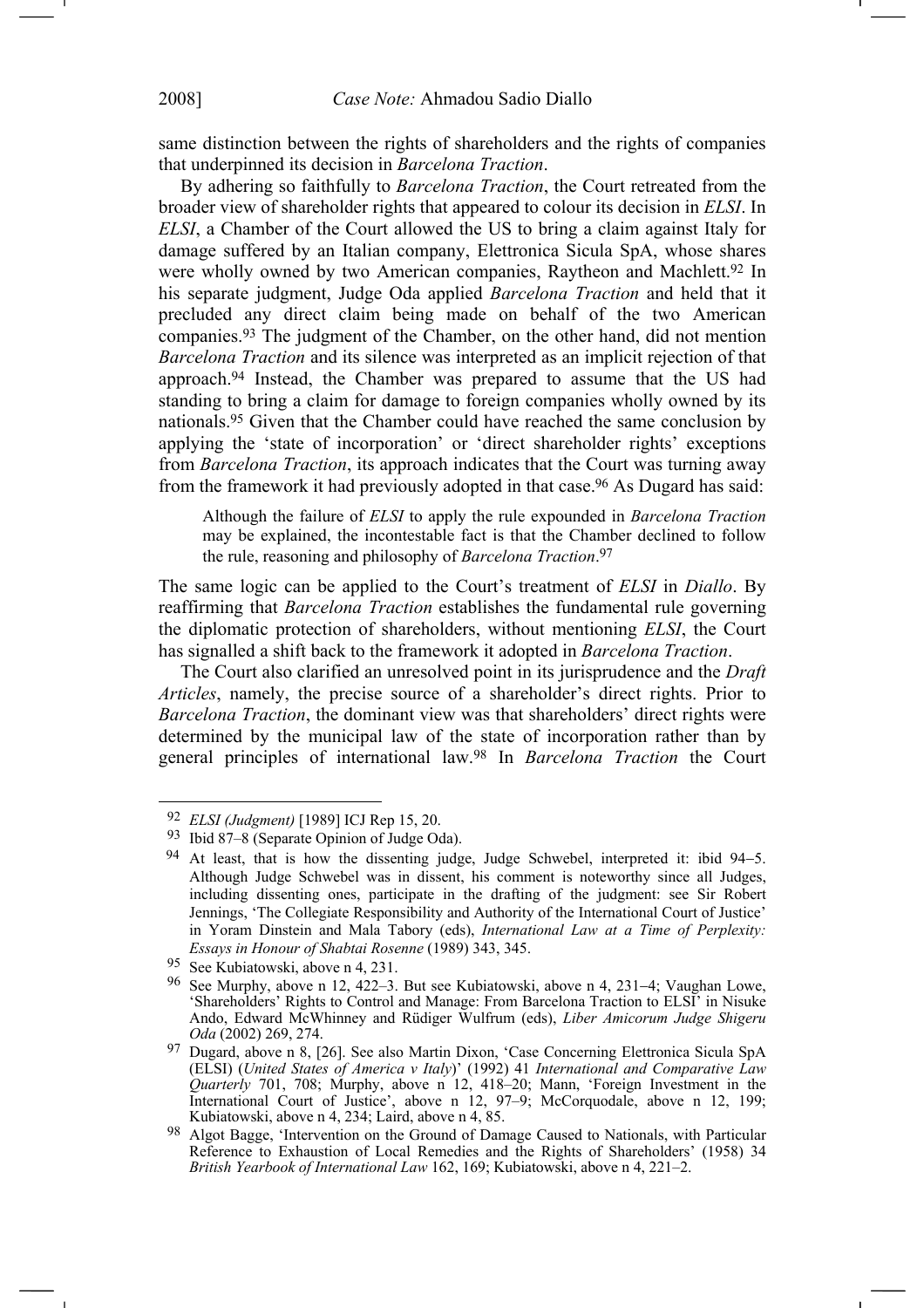seemed to affirm this when it stated that shareholders' direct rights were to be determined with reference to the 'relevant institutions of municipal law'.99 However, the Court introduced an element of ambiguity when it went on to state that:

It is to rules generally accepted by municipal legal systems which recognize the limited company whose capital is represented by shares, and not to the municipal law of a particular State, that international law refers.<sup>100</sup>

It is difficult to reconcile these two statements. In the first, the Court suggests that the municipal law of the state of incorporation is the sole source of shareholder rights. On the other hand, the Court's second statement suggests that the only shareholder rights that are able to be diplomatically protected are those generally recognised by the municipal law of states that allow for the incorporation of limited liability companies. In his separate opinion in *ELSI*, Judge Oda appeared to consider that shareholders' rights may derive from either source, referring in the context of shareholders' rights to both the municipal law of the state of incorporation and 'the general principles of law concerning companies'.101

The distinction between the two approaches is important. Under the first approach, the rights of the shareholder will usually be clearly articulated in a state's municipal law. Under the second approach, a shareholder may have more or fewer rights than the municipal law of the state of incorporation provides. This can only result in uncertainty as to the precise scope of a shareholder's rights. It also seems unreasonable that shareholders could be expected to determine their rights under general principles of international law prior to investment in a foreign state.

In its *Draft Articles*, the ILC attempted to reconcile these two conflicting approaches, stating in its commentary to art 12 that

[i]n most cases [the direct rights of shareholders are] a matter to be decided by the municipal law of the State of incorporation. Where the company is incorporated in the wrongdoing State, however, there may be a case for the invocation of general principles of company law in order to ensure that the rights of foreign shareholders are not subjected to discriminatory treatment.<sup>102</sup>

The Court in *Diallo* adopted the first approach and determined that the municipal law of the state of incorporation was the source of shareholder rights, stating that:

what amounts to the internationally wrongful act, in the case of *associés* or shareholders, is the violation by the respondent State of their direct rights in

<sup>99</sup> *Barcelona Traction (Judgment)* [1970] ICJ Rep 3, 37.

<sup>100</sup> Ibid. For a critique of the Court's use of municipal law, see Rosalyn Higgins, 'Aspects of the *Case concerning the Barcelona Traction, Light and Power Company, Ltd*' (1970–71) 11 *Virginia Journal of International Law* 327, 331–42; Richard Lillich, 'Two Perspectives on the *Barcelona Traction* Case: The Rigidity of Barcelona' (1971) 65 *American Journal of International Law* 522.

<sup>101</sup> *ELSI (Judgment)* [1989] ICJ Rep 15, 87–8 (Separate Opinion of Judge Oda).

<sup>102</sup> *Draft Articles*, above n 8, 67. See also Dugard, above n 8, [92].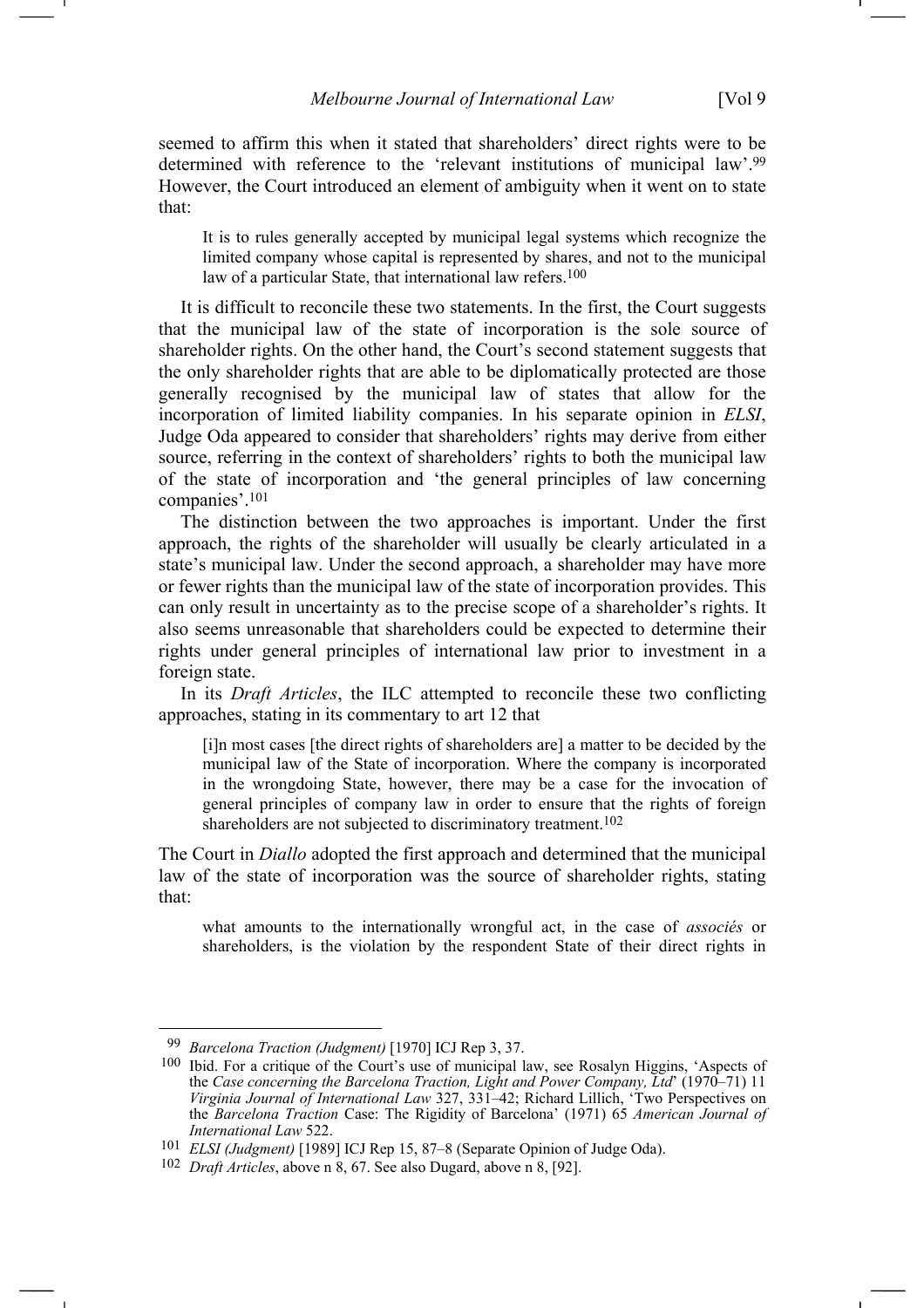relation to a legal person, *direct rights that are defined by the domestic law of that State*, as accepted by both Parties.<sup>103</sup>

The Court did not explicitly refer to the quasi-exception suggested by the ILC. However, its approach leaves little room for acceptance of the operation of that exception at customary international law since *Diallo*'s case addressed the very circumstances of such a quasi-exception, as Diallo's companies were incorporated in the DRC, the wrongdoing state.

One consequence of this finding was that the Court was prepared to consider the argument that Diallo possessed shareholder rights beyond those described in *Barcelona Traction*. There, the Court suggested that such rights might include the right to a declared dividend, the right to attend and vote at general meetings and the right to share in the residual assets of the company on liquidation.104 In his separate opinion, Judge Tanaka also mentioned as further examples the right of minority shareholders to sue directors, the right to transfer shares and the right to request share certificates.105

In *Diallo*, Guinea claimed that the commercial corporations legislation in the DRC conferred on Diallo a series of 'property rights' including: the right to receive a dividend; a series of 'functional rights', including the right to control, supervise and manage corporate affairs; and other 'additional rights' in relation to each of his companies.106 These rights are considerably broader than the examples given in *Barcelona Traction*. The Court in *Diallo* did not conclude that, as a matter of law, Diallo could not possess rights of this kind. The Court implicitly rejected the submission made by the DRC that shareholder rights were limited *ejusdem generis* to those of the kind described in *Barcelona Traction*. 107 The Court will not determine whether Diallo actually possessed rights of the kind claimed under the relevant laws of the DRC until the merits stage of the case. The important point, however, is that the Court accepted that Diallo *could* possess such rights.

# D *Substituting the State of Nationality of the Company for the State of Nationality of Shareholders*

The doctrine of substitution holds that a state of nationality of shareholders of a company should have the right to diplomatically protect the rights of the company itself where the state responsible for the injury suffered by the company is the state of incorporation.<sup>108</sup> The existence and extent of this doctrine has long been a contentious issue in international law because it is

<sup>103</sup> *Diallo (Preliminary Objections)* [2007] ICJ [64] <http://www.icj-cij.org> at 23 May 2008 (emphasis added).

<sup>104</sup> *Barcelona Traction (Judgment)* [1970] ICJ Rep 3, 36.

<sup>105</sup> Ibid 125. Neither this list nor the list prepared by the Court was intended to be exhaustive and it was unnecessary for the Court to consider the issue further as Belgium did not base its claim on an infringement of shareholder rights: see Dugard, above n 8, [88]; *Draft Articles*, above n 8, 67.

<sup>106</sup> *Diallo (Preliminary Objections)* [2007] ICJ [55] <http://www.icj-cij.org> at 23 May 2008.

<sup>107</sup> Ibid [52].

<sup>108</sup> See also Susan Notar, 'International Court of Justice: *Case Concerning Ahmadou Sadio Diallo (Republic of Guinea v Democratic Republic of the Congo)*' (24 May 2007) *American Society of International: International Law in Brief* <http://www.asil.org/ilib/2007/06/ ilib070605.htm> at 23 May 2008.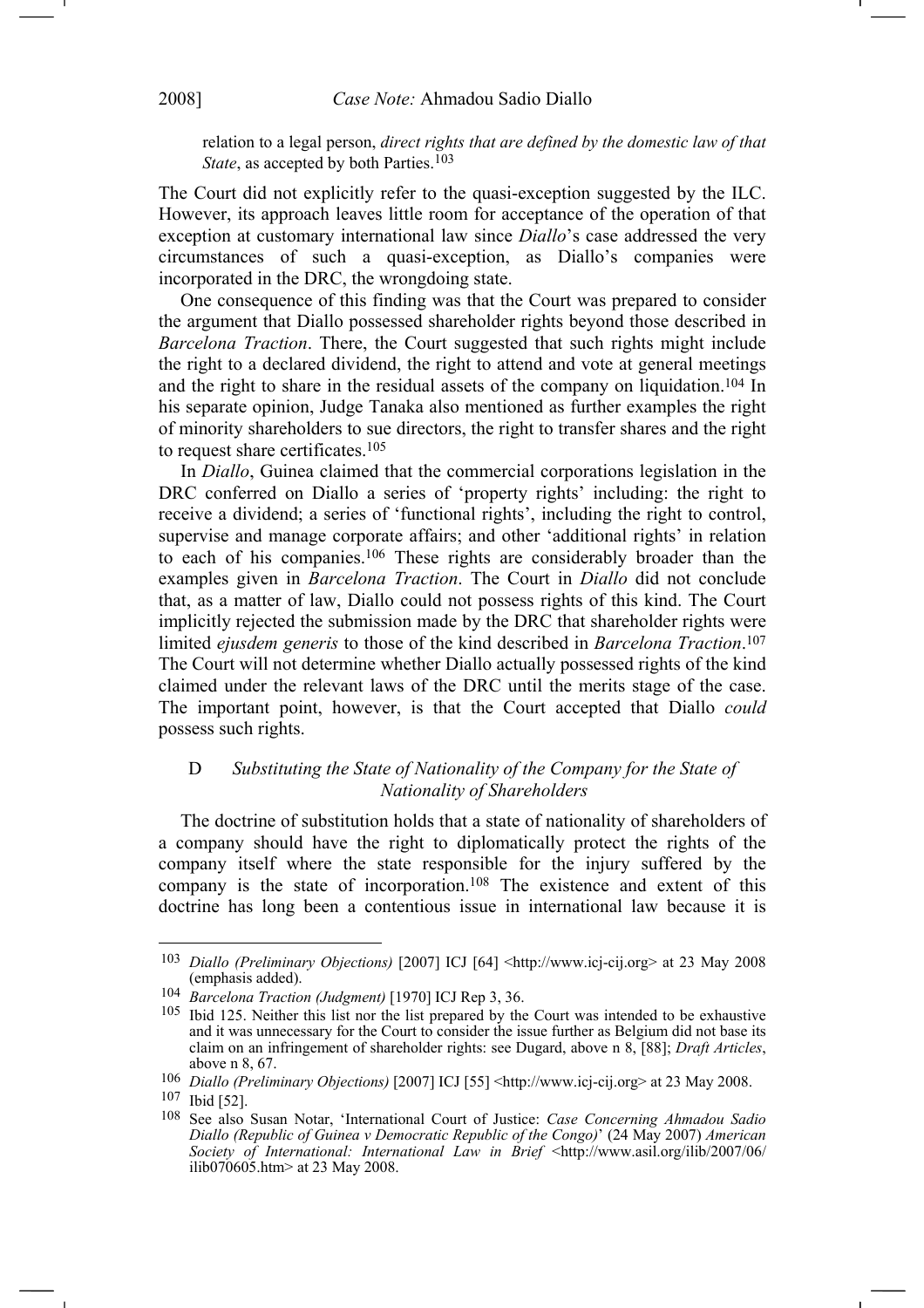contrary to the fundamental premise of diplomatic protection, that a state may only diplomatically protect the rights of its nationals.109 The doctrine seeks to allow the state of the shareholders to substitute itself as the plaintiff in place of the state of nationality of the company, the legal entity whose rights have in fact been infringed. Its basis appears to lie in 'considerations of equity',<sup>110</sup> particularly a concern that a shareholder could otherwise be left without recourse.111

The substitution doctrine was recognised in *Barcelona Traction* where the Court stated that 'a theory has been developed to the effect that the State of the shareholders has a right of diplomatic protection when the State whose responsibility is invoked is the national State of the company'.112 It was also supported by four judges, $113$  but opposed by three, $114$  in their separate opinions. However, the issue did not have to be resolved since Spain was not the national state of the Barcelona Traction, Light and Power Company. The Court in *Diallo* recognised that the Court has not considered the issue since that obiter dictum in *Barcelona Traction*. 115

<sup>109</sup> See *Panevezys-Saldutiskis Railway Case (Estonia v Lithuania) (Judgment)* [1939] PCIJ (ser A/B) No 76, 16; W E Beckett, 'Diplomatic Claims in Respect of Injuries to Companies' (1931) 17 *Transactions of the Grotius Society* 175, 177–8; Mervyn Jones, 'Claims on Behalf of Nationals Who Are Shareholders in Foreign Companies' (1949) 26 *British Yearbook of International Law* 225, 227. This is based on the premise that a violation of a national's rights is a violation of the rights of their state of nationality: *Draft Articles*, above n 8, 25; Emmerich de Vattel, *The Law of Nations or the Principles of Natural Law: Applied to the Conduct and to the Affairs of Nations and of Sovereigns* (Charles Fenwick trans, 1916 ed) 136 [trans of: *Le Droit des gens, ou Principes de la loi naturelle, appliqués à la conduite et aux affaires des nations et des souverains*]; *Mavrommatis Palestine Concessions (Greece v UK) (Judgment)* [1924] PCIJ (ser A) No 2, 12; Yoram Dinstein, 'Diplomatic Protection of Companies under International Law' in Karel Williams (ed), *International Law: Theory and Practice: Essays in Honour of Eric Suy* (1998) 505, 505–6. Note that the ILC suggests that this premise is a fiction: *Draft Articles*, above n 8, 25. On this final point, see also Lawrence Lee, '*Barcelona Traction* in the 21<sup>st</sup> Century: Revisiting Its Customary and Policy Underpinnings 35 Years Later' (2006) 42 *Stanford Journal of International Law* 237, 239–40; Dodge, above n 64, 7. Regardless, the idea that a state can only diplomatically protect the rights of its own nationals has not been called into question.

<sup>110</sup> The Court's reasoning in *Barcelona Traction* arguably reflects an appreciation of the common law equitable maxim that 'equity will not suffer a wrong to be without a remedy': see Margaret White, 'Equity — A General Principle of Law Recognised by Civilised Nations?' (2004) 4 *Queensland University of Technology Law and Justice Journal* 103, 114.

<sup>111</sup> Where a right of the company has been infringed, the shareholder must look to the state of nationality of the company to vindicate the shareholder's interests: see *Barcelona Traction (Judgment)* [1970] ICJ Rep 3, 36–7. Of course, 'it is entirely a matter for the State to decide whether, for juridical or political reasons, the case shall be taken up or not': Bagge, above n 98, 164. See also Jones, above n 109, 231–2; *Barcelona Traction (Judgment)* [1970] ICJ Rep 3, 44; *Kaunda v President of the Republic of South Africa* (2004) 5 SALR 191, 200−1.

<sup>112</sup> *Barcelona Traction (Judgment)* [1970] ICJ Rep 3, 48. For an example of where this theory had been discussed prior to the decision in *Barcelona Traction* see Bagge, above n 98, 171–4.

<sup>113</sup> See *Barcelona Traction (Judgment)* [1970] ICJ Rep 3, 72–5 (Separate Opinion of Judge Fitzmaurice), 134 (Separate Opinion of Judge Tanaka), 191–2 (Separate Opinion of Judge Jessup); *Barcelona Traction (Preliminary Objections)* [1964] ICJ Rep 6, 58 (Separate Opinion of Vice-President Wellington Koo).

<sup>114</sup> See *Barcelona Traction (Judgment)* [1970] ICJ Rep 3, 257–9 (Separate Opinion of Judge Padilla Nervo), 240–1 (Separate Opinion of Judge Morelli), 318 (Separate Opinion of Judge Ammoun).

<sup>115</sup> *Diallo (Preliminary Objections)* [2007] ICJ [87] <http://www.icj-cij.org> at 23 May 2008.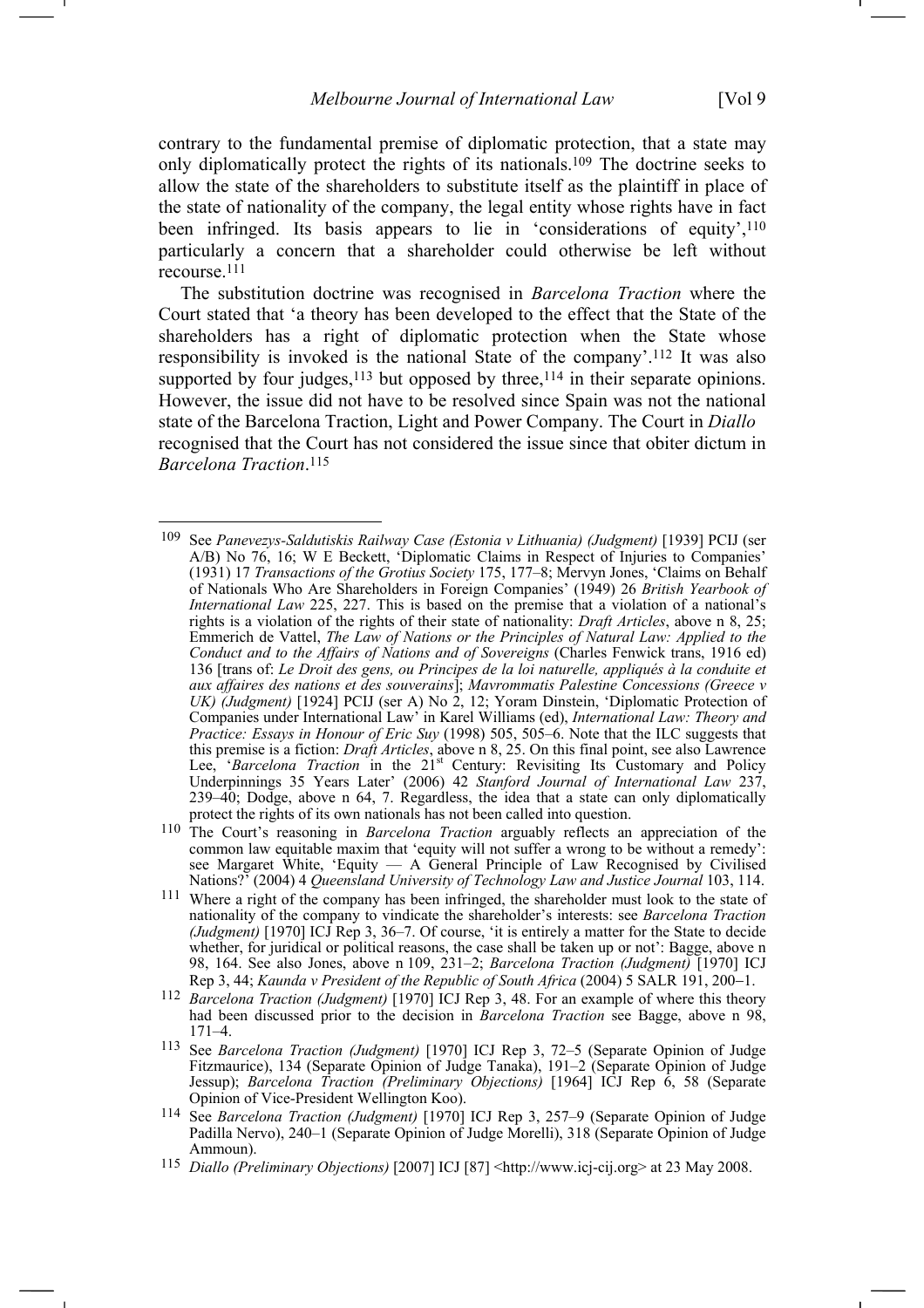Although the Court had not ruled on the substitution exception since *Barcelona Traction*, it was before the Court in *ELSI*.116 The *Diallo* judgment distinguished *ELSI* from *Barcelona Traction* on the basis that it concerned rights under a treaty.117 However, it is clear that the proposed exception was before the Chamber in *ELSI*, having been submitted by Professor Gardner on behalf of the US.118 The ILC has taken the position that it is possible to infer from the Chamber's silence that it supported the exception.119 It is unfortunate that the *Diallo* court decided to distinguish *ELSI* on the basis that it involved a treaty without any further exploration of the implications of that decision for customary international law.120

Although the ILC in its *Draft Articles* did not adopt the broad substitution doctrine Guinea proposed, its position is that there is sufficient practice to sustain a general exception in favour of the right of the state of nationality of shareholders to intervene if the state of incorporation is responsible for injuring the corporation.121 The ILC cited the opinion of Vice-President Wellington Koo in *Barcelona Traction (Preliminary Objections)*,<sup>122</sup> three separate opinions from *Barcelona Traction (Judgement)*123 and the decision of the Chamber of the Court in *ELSI*124 in support of this view.125

The Court in *Diallo* concluded that these authorities did not establish that the substitution doctrine was customary international law.126 In particular, it noted that the practice associated with international arbitration of claims brought directly by foreign investors against states did not necessarily indicate that there had been any evolution in the customary international law concerning diplomatic protection.127 In doing so, the Court reinforced the existence of a distinction between the substitution doctrine as a *lex specialis* and as customary

125 *Draft Articles*, above n 8, 62−5.

127 Ibid [90].

As Higgins subsequently noted,

<sup>[</sup>i]n the four decades since *Barcelona Traction*, the Court has not had occasion to rule on whether, in international law, there is indeed an exception to the general rule 'that the right of diplomatic protection of a company belongs to its national State', which allows for protection of the shareholders by their own national State 'by substitution', and on the reach of any such exception.

See Higgins, 'Speech delivered at the 59<sup>th</sup> Session of the ILC', above n 2, 15.

<sup>116</sup> *ELSI (Judgment)* [1989] ICJ Rep 15.

<sup>117</sup> *Diallo (Preliminary Objections)* [2007] ICJ [87] <http://www.icj-cij.org> at 23 May 2008.

<sup>&</sup>lt;sup>118</sup> *Elettronica Sicula SpA (US v Italy) (Oral Pleadings of the US)* (27 November 1987) 3 ICJ Pleadings 108−10.

<sup>119</sup> *Draft Articles*, above n 8, 64–5. See also Dinstein, above n 109, 512; Christoph Schreuer, 'Shareholder Protection in International Investment Law' in Pierre-Marie Dupuy et al (eds), *Common Values in International Law: Essays in Honour of Christian Tomuschat* (2006) 601, 603–4.

<sup>120</sup> See *Diallo (Preliminary Objections)* [2007] ICJ [87] <http://www.icj-cij.org> at 23 May 2008.

<sup>121</sup> *Draft Articles*, above n 8, 62−5.

<sup>122 [1964]</sup> ICJ Rep 6, 58.

<sup>123 [1970]</sup> ICJ Rep 3, 72–5 (Separate Opinion of Judge Fitzmaurice), 134 (Separate Opinion of Judge Tanaka), 191–2 (Separate Opinion of Judge Jessup).

<sup>124 [1989]</sup> ICJ Rep 15.

<sup>126</sup> *Diallo (Preliminary Objections)* [2007] ICJ [89] <http://www.icj-cij.org> at 23 May 2008.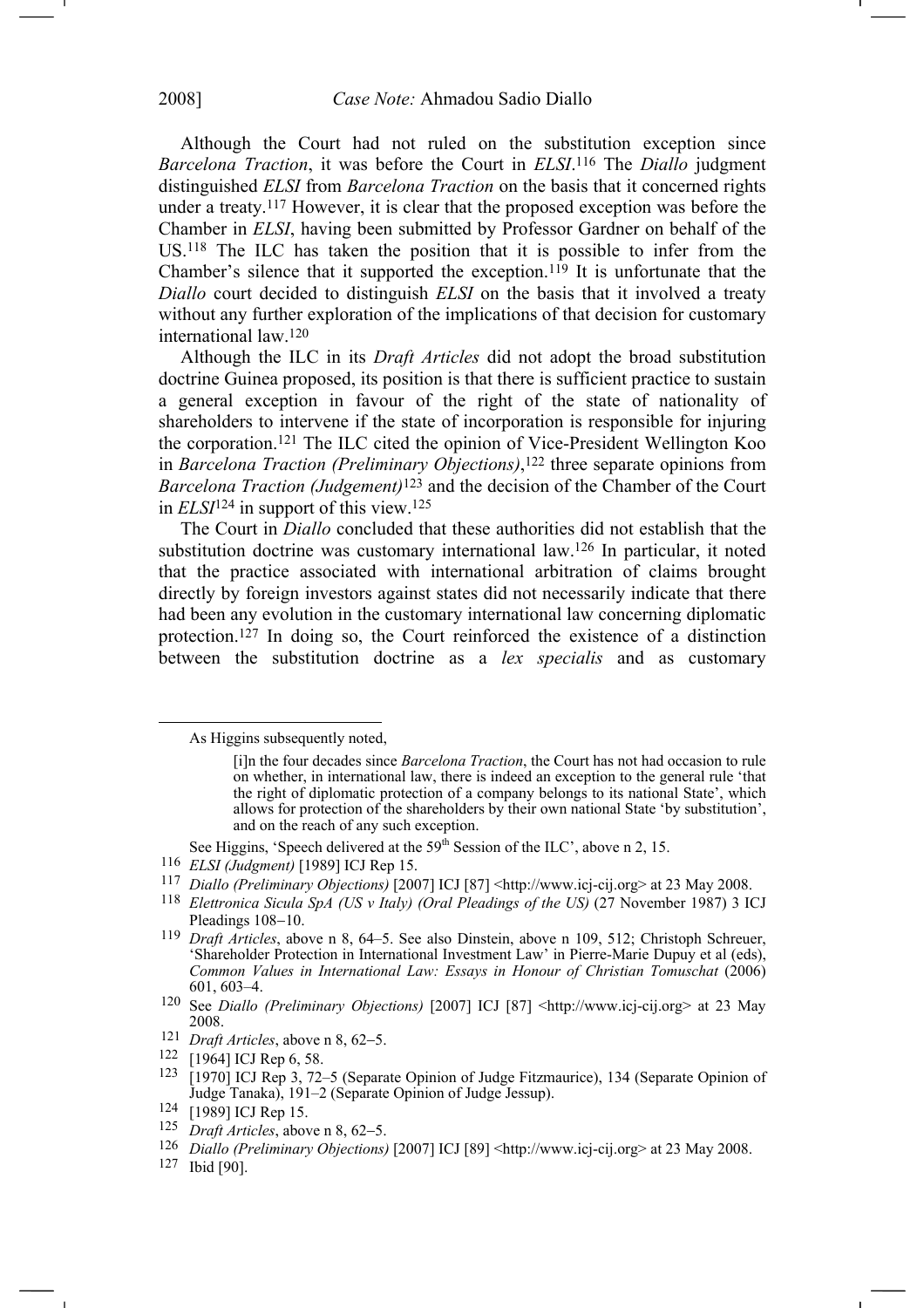international law.128 This move has been welcomed on the basis that it 'does much to dispel the fallacy that mixed arbitration in this context is a morphed form of delegated diplomatic protection'.129 Unfortunately, the Court did not take the opportunity to explain precisely why the growth of this *lex specialis* has not contributed to a change in the position under customary international law in the way suggested in arbitral decisions such as *CMS Gas (Jurisdiction)*.130

There are at least two possible explanations for the distinction drawn by the Court between developments in the context of mixed arbitrations and developments in the customary law of diplomatic protection. First, while an action for diplomatic protection involves a state asserting a right on behalf of one of its nationals, international arbitration allows investors to bring claims directly and in their own names against the state of alleged wrongdoing. This was recognised by an ICSID Tribunal in the concurrent proceedings of *Camuzzi International SA v Argentina* and *Sempra Energy International v Argentina*, where it was stated that

whatever may have been the merits of *Barcelona Traction*, that case was concerned solely with the diplomatic protection of nationals by their State, while the case here disputed concerns the contemporary concept of direct access for investors to dispute resolution by means of arbitration between investors and the State. 131

Second, in order for a state bringing a claim of diplomatic protection to have *jus standi*, it is crucial to establish that a right of its national has been violated. In contrast, in mixed arbitrations the question is not whether a national's rights per se have been infringed, but whether a breach of an investment treaty by a state has caused loss or damage to an investment 'with sufficient directness'.<sup>132</sup>

In any event, while hostile to a general concept of substitution, the Court in *Diallo* has left open the possibility that a more limited substitution rule exists, allowing protection by substitution where incorporation in the state of wrongdoing was required as a precondition to doing business there.<sup>133</sup> As the Court recognised,134 the ILC's art 11(b) provides only that:

The State of nationality of shareholders in a corporation shall not be entitled to exercise diplomatic protection in respect of such shareholders in the case of an injury to the corporation unless … [t]he corporation had, at the date of injury, the nationality of the State alleged to be responsible for causing the injury, and

<sup>128</sup> This distinction has also been recognised by an arbitral tribunal: see *Camuzzi International SA v Argentina (Jurisdiction)* ICSID Case No ARB/03/2 (11 May 2005) [145].

<sup>129</sup> Kate Parlett, 'Role of Diplomatic Protection in the Protection of Foreign Investments' (2007) 66 *Cambridge Law Journal* 533, 535. An ICSID Tribunal has also recently commented that the Court in *Diallo* 'clearly recognised' the distinction between customary international law and the *lex specialis* of treaty-based investor–state arbitration: see *CMS Gas Transmission Company v Argentina (Decision on Annulment)* ICSID Case No ARB/01/8 (25 September 2007) [69], fn 56.

<sup>130</sup> ICSID Case No ARB/01/8 (17 July 2003) [48].

<sup>131</sup> *Camuzzi International SA v Argentina (Jurisdiction)* ICSID Case No ARB/03/2 (11 May 2005) [141]; *Sempra Energy International v Argentina (Jurisdiction)* ICSID Case No  $ARB/02/16(11 \text{ May } 2005)$  [153].

<sup>132</sup> *GAMI Investments Inc v United Mexican States (Final Award)* UNCITRAL Arbitration (15 November 2004) [33] <http://www.state.gov/s/l/c7119.htm> at 23 May 2008.

<sup>133</sup> *Diallo (Preliminary Objections)* [2007] ICJ [93] <http://www.icj-cij.org> at 23 May 2008.

<sup>134</sup> Ibid [91].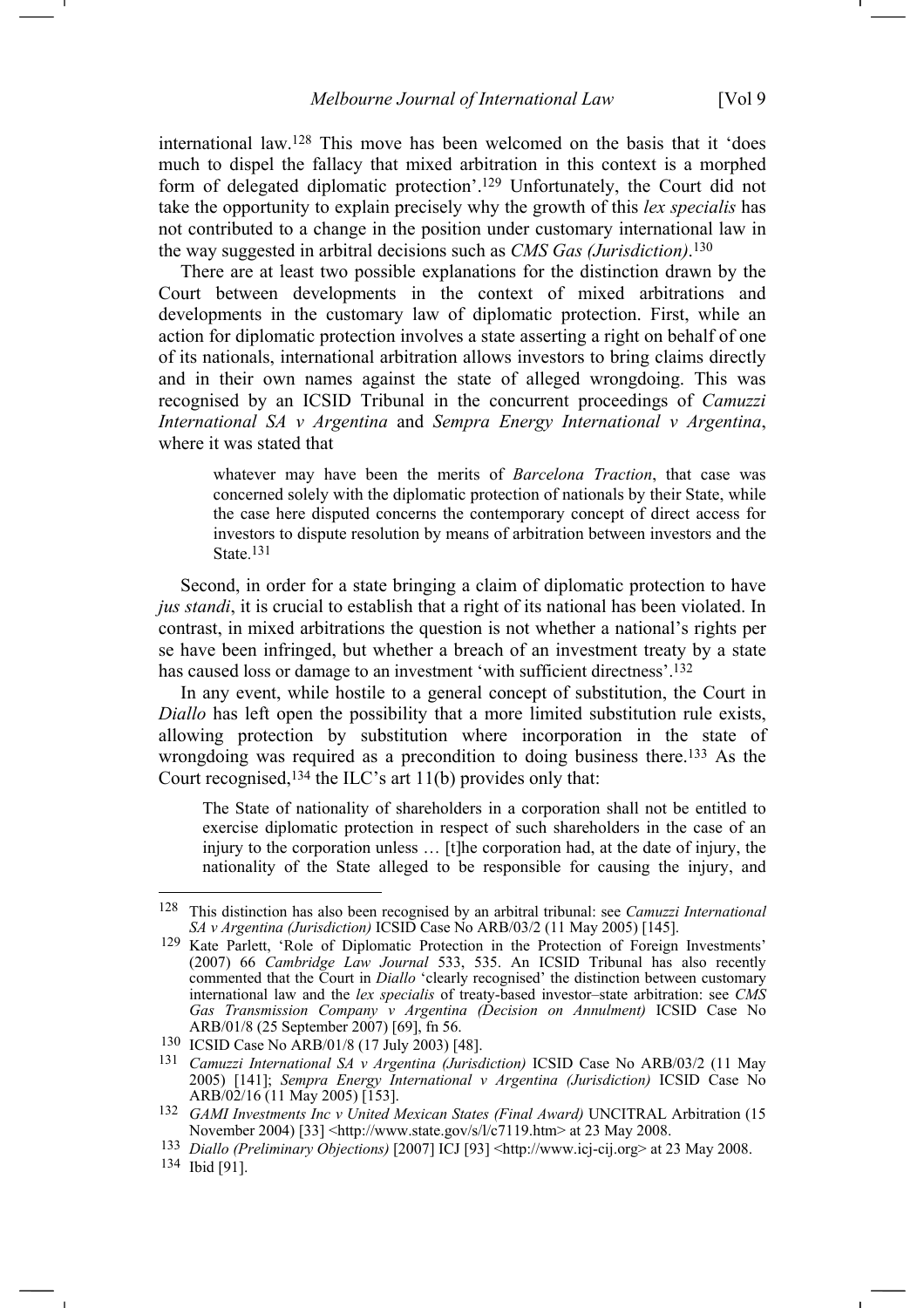incorporation in that State was required by it as a precondition for doing business there.135

Similarly, in *Barcelona Traction*, Judges Fitzmaurice136 and Jessup137 stated the need for the rule is particularly strong where incorporation was required for the conduct of business in the wrongdoing state.138

Consistent with past authority, both the Court and the ILC treated the requirement to incorporate in a state in order to do business there as potentially giving rise to different legal rights. Logically, it is difficult to see why this would be so. In both cases, the investor has made a choice to conduct business in the state and has thereby assumed the risk that it will be subject to regulatory or other intervention. When both investors freely choose to conduct business in a foreign state, thereby assuming risk of regulation, why should one investor be denied diplomatic protection simply because they incorporated in the wrongdoing state? If 'considerations of equity' necessitate a substitution rule, there appears to be no good reason why the rule should benefit only those legally required to incorporate in a state as a prerequisite to doing business there. A cynical view might be that the distinction has arisen because it will reduce the number of diplomatic protection claims brought. Perhaps this is not surprising when the very existence of the doctrine is premised on 'considerations of equity' rather than any logical consistency with the principles of diplomatic protection.

## V CONCLUSION

In 1992, Francis Mann noted that decisions in international commercial litigation rarely favoured investors and described the Court's approach in cases such as *Barcelona Traction* as 'particularly chilling'.139 It cannot be said that *Diallo* has altered or affirmed that trend until the release of the Court's decision on the merits.

What can be taken from the Court's decision on the preliminary objections in *Diallo*, however, is a clearer picture of the type of shareholder rights that may be the subject of a claim for diplomatic protection. This is useful and important because, while disputes today are more likely to be resolved through arbitrations in which private parties bring their own claims than on the traditional

<sup>135</sup> *Draft Articles*, above n 8, art 11(b). In deciding that art 11(b) did not apply in *Diallo*, the Court 'chose a very narrow interpretation both of the facts and of the application of Draft Article 11, as Judge ad hoc Mahiou has pointed out in his declaration': Annemarieke Vermeer-Künzli, '*Diallo* and the Draft Articles: The Application of the Draft Articles on Diplomatic Protection in the *Ahmadou Sadio Diallo* Case' (2007) 20 *Leiden Journal of International Law* 941, 948–9.

<sup>136</sup> *Barcelona Traction (Judgment)* [1970] ICJ Rep 3, 72–5 (Separate Opinion of Judge Fitzmaurice). Judge Fitzmaurice's preferred position was that 'the motives behind local incorporation were not something the Court should examine': John Merrills and Sir Gerald Fitzmaurice, *Judge Sir Gerald Fitzmaurice and the Discipline of International Law: Opinions on the International Court of Justice, 1961–1973* (1998) 44.

<sup>137</sup> *Barcelona Traction (Judgment)* [1970] ICJ Rep 3, 191 (Separate Opinion of Judge Jessup).

<sup>138</sup> For the view of the Judges in *Barcelona Traction* who denied the existence of the rule, see *Barcelona Traction (Judgment)* [1970] ICJ Rep 3, 257–8 (Separate Opinion of Judge Padillo Nervo), 240–1 (Separate Opinion of Judge Morelli), 318 (Separate Opinion of Judge Ammoun).

<sup>139</sup> Mann, 'Foreign Investment in the International Court of Justice', above n 12, 92.